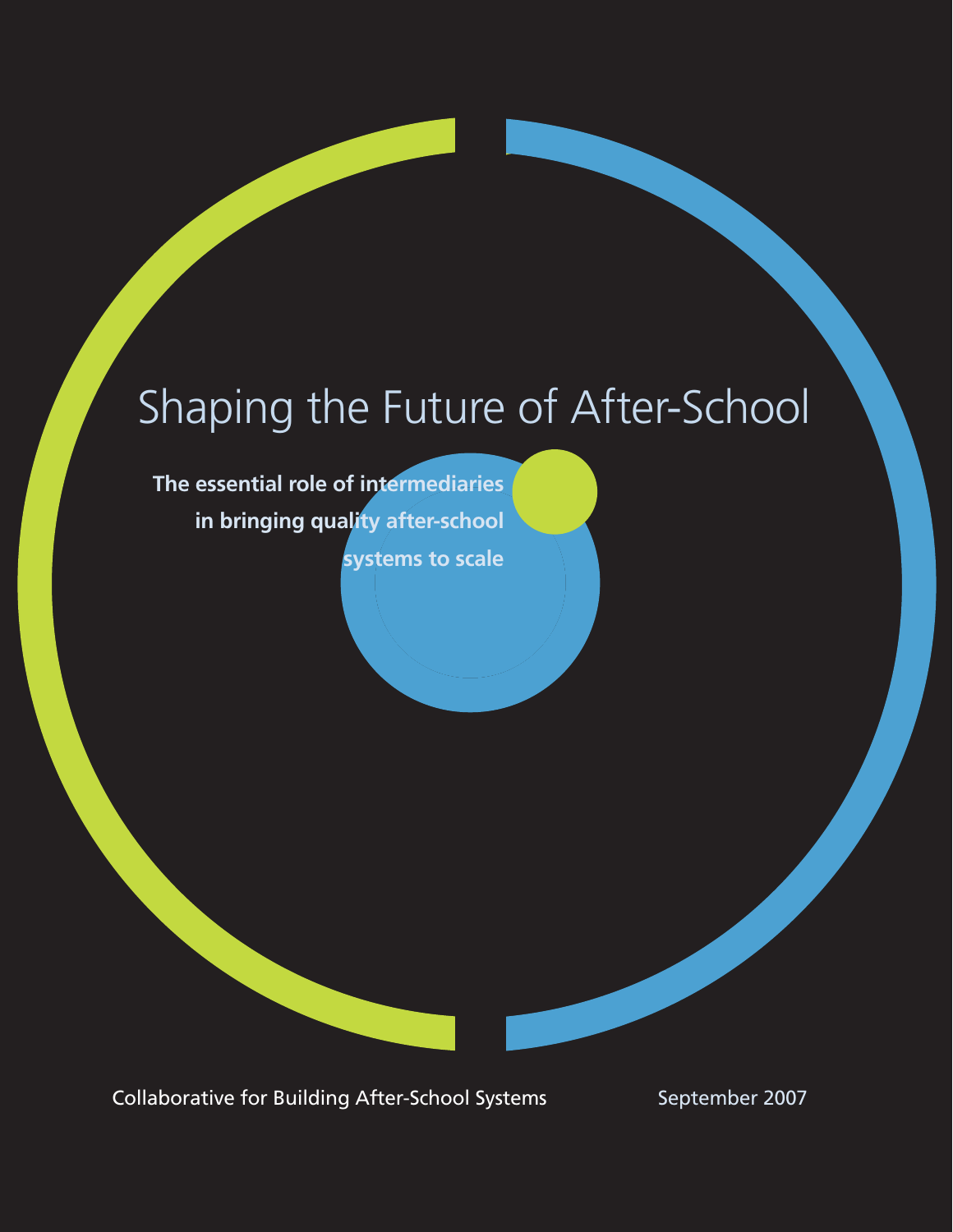Published by the Collaborative for Building After-School Systems (CBASS)

Lucy N. Friedman, President, The After-School Corporation Rebkha Atnafou, Director, The After School Institute Erin Coleman, After School Strategist, Safe and Sound Stephen Pratt, President, Boston After School & Beyond Greg Roberts, President & CEO, The DC Children and Youth Investment Trust Corporation Hillary Salmons, Executive Director, Providence After School Alliance, Inc. David Sinski, Executive Director, After School Matters

The Collaborative for Building After-School Systems (CBASS) is a partnership of intermediary organizations dedicated to increasing the availability of quality after-school programming by building citywide after-school systems. The mission of CBASS is to make after-school part of the system of essential services that support children and youth, and to promote the development of quality after-school service systems nationwide. CBASS was founded in 2006 with a grant from The Atlantic Philanthropies.

This paper was prepared by The After-School Corporation. For more information on the system-building and policy work of CBASS, please contact the CBASS staff at cbass@afterschoolsystems.org.

September, 2007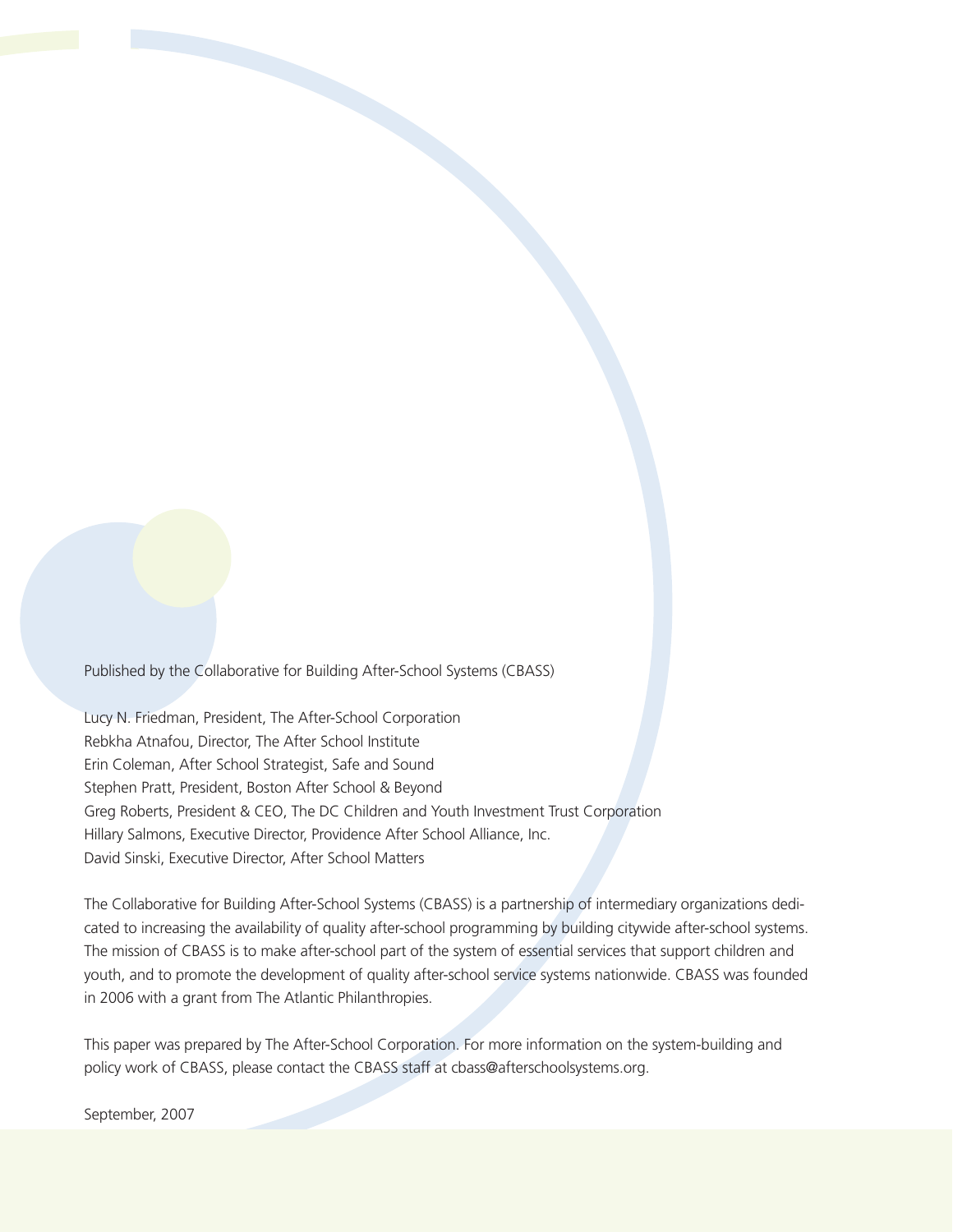# I. The Case in Brief

F or most of their history, spanning more than a century, out-of-school time programs thrived on their particularity. Individual, small, independent activities mainly grew not from the top-down initiative of school systems or governments, but from the energies of local organizations or volunteers usually serving a single neighborhood, congregation, or town. Even when afterschool activities were provided through large regional or

national institutions such as libraries, Y's, and Boys and Girls Clubs, they tended to be customized local programs, designed and operated by individual local chapters and branches.

Because these programs were popular with parents, schools, and communities, they multiplied. But even through decades of rapid growth in the field, providers mostly kept their individuality intact. Only recently have they begun to form organized networks of programs serving multiple sites, and those networks have thus far become strong and durable in a relatively small number of places. In fact, it was precisely the idiosyncrasies of the various programs — their specific strengths and styles, their intimate ties to their communities, the differing backgrounds of their participating adults — that helped make them a distinct experience, different from school. Rather than seeming like a lengthening of the school day, they were an effective and popular transition between the formality of school and the more free-flowing diversity of community and family activities.

Yet in the past 20 years, as the demand for out-of-school time programs has soared and expectations about their outcomes have broadened, that pattern of particularity and distinctness from the school day has come under new pressure. Parents, students, and educators still value the individual features of their local providers. Increasingly, however, they want these programs to satisfy needs that are becoming more and more standard across whole jurisdictions. And they also often expect out-of-school time programs to contribute to young people's development in ways that can be measured, compared, and managed with consistent data. Pressure has mounted on after-school programs to help improve

students' academic achievement, to enrich an often constrained school-day curriculum, to extend more attention to underserved groups and communities, and to demonstrably increase young people's chances of success later in life.

The resulting combination of demands — the desire for diversity in style, an increase in scale, and greater stan-

> dardization in outcomes — is not contradictory. It is possible, in fact necessary, to achieve all of these. But doing so calls for an extraordinary degree of care, planning, skillful implementation, management flexibility, and collaboration among many essential partners. As a result, a growing number of programs, at least in some cities, are now affiliated with supportive networks, often embodied in organizations that stand as *intermediaries* between the public and private sectors, between school and community, and between the individuality of particular

programs and the commonality of demands these programs face.

Participants in these networks and intermediaries interact together in several important ways. They may share curricula, materials, or other basic resources with one another. They attempt to relate collectively to school systems, funders, or other civic organizations. And, at least to some degree, they maintain a running consultation with each other and with school personnel. Through these actions, they have raised the bar for after-school program quality in their cities. To maintain this high level of quality throughout their jurisdictions, intermediaries have developed and implemented operating standards for after-school programs. This city-wide collaborative work has been an overwhelmingly positive development, and has contributed markedly to the continued expansion of the field.

Yet as the reach of out-of-school time programs continues to broaden — especially in large cities and metropolitan areas — the difficulties and complexities of maintaining these networks and alliances have multiplied. Bringing service to most or all of the schools and neighborhoods in a large city — making efficient use of

**"Intermediaries are helping shape and strengthen relationships among the many institutions – providers, funders, regulators, resource organizations and families – that share a stake in after-school programming in their cities."**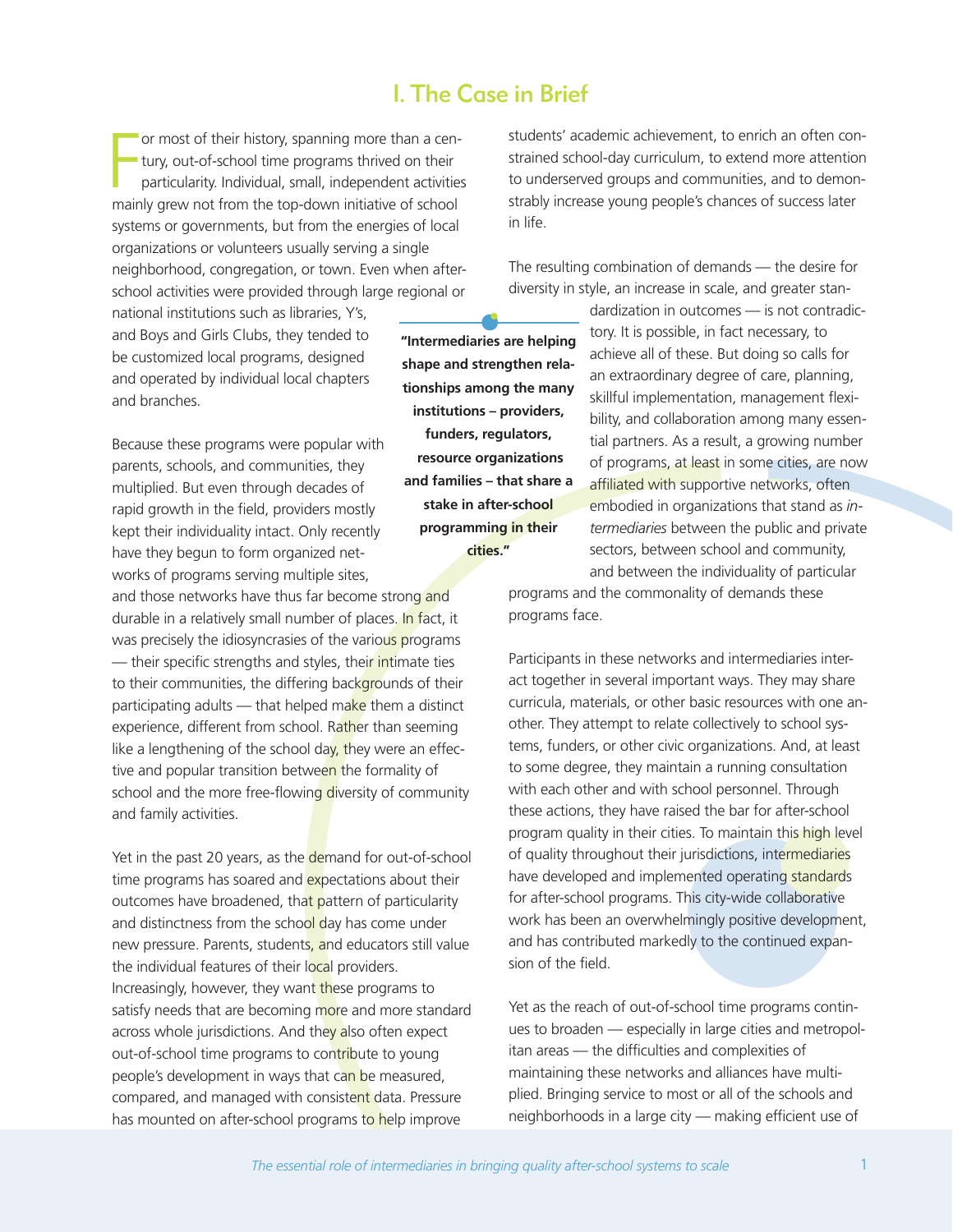all the available resources and sources of talent; ensuring consistent quality of service; reaching the full range of racial, ethnic, and income groups, as well as both genders and all ages; and focusing particular care on the most underserved neighborhoods — is a massive strategic, organizational, and logistical challenge. To manage growth on that scale, providers need a more coherent *system* of funding, policy, and technical resources on which to rely. Building a true system from a still-inchoate field of emerging networks and alliances calls for a central, galvanizing force: a clearinghouse of resources, expertise, political alliances; a nexus of information sharing; and a locus of deliberation over methods, standards, and best practices.

That galvanizing force has, in fact, emerged in a number of cities and metropolitan areas. Here, large out-ofschool time intermediaries have come to serve as the nucleus for cooperation among many of the practitioners and providers in their cities. In several cases, intermediaries have become the principal means of channeling resources, services, and information among their members. Not coincidentally, where these diverse, citywide intermediaries have taken shape and formed productive

relationships with local governments and school districts, the elements of a true out-of-school time system have begun to solidify. In addition to supporting the development of individual programs, intermediaries are helping shape and strengthen relationships among the many institutions — providers, funders, regulators, resource organizations and families — that share a stake in afterschool programming in their cities.

Sometimes governments and school systems have sponsored or actively encouraged the formation of these core intermediaries, providing essential start-up resources, steady collaboration, mutual consultation, and ongoing political support. In other cases, governments have been keen to take over intermediary functions. Yet in doing so, they risk losing intermediaries' distinctive valueadded: the fact that intermediaries, because of their relative autonomy, can do things that government cannot. Simply put, intermediaries are typically stronger, more versatile, and more responsive to the needs of the field when they retain a formal independence from government — functioning as a true bridge between the public and private activities that together make up a mature after-school field.

# II. A Bridge Linking Policy to Practice, Funding to Outcomes

The experience of some of the more established if termediaries, described in greater detail in this set tion, suggests that *the intermediary structure is,* itself, an essential step in changing public policy to aid he experience of some of the more established intermediaries, described in greater detail in this section, suggests that *the intermediary structure is, in* the formation of an out-of-school time system — one that advances the interests of public and private stakeholders including youth, parents, communities, and schools; that accounts consistently for the quality and effectiveness of its services; and that makes the most of the diversity, adaptability, and responsiveness of local provider organizations and programs. Intermediaries' distinctive value has by now been demonstrated in enough places, with enough different models and approaches, to suggest that the main question about intermediaries is no longer "Can they make a difference?" but rather "How much difference could they make, measured against what outcomes, given sufficient support and latitude for expansion?"

The ultimate purpose of an after-school intermediary is the same as that of each individual service provider, and that of the funding and policymaking organizations that fuel the after-school sector: to contribute to the healthy, successful development of young people as they progress through their school years, graduate from high school, and enter into adulthood. But intermediaries pursue that goal at a level that is not readily accessible to either frontline providers or centers of funding and public policy. As technical specialists in out-of-school time services, intermediaries can work more closely with providers and schools, at a level of greater operational detail, than is normally possible for funders and public agencies that have wider-ranging responsibilities. Intermediaries enable programs to remain rooted in their communities. Yet because of their equally close collaboration with funders and policymakers, intermediaries can also help shape and translate many of the interests of these organizations into effective practice, with reliable accountability, at the school and community level.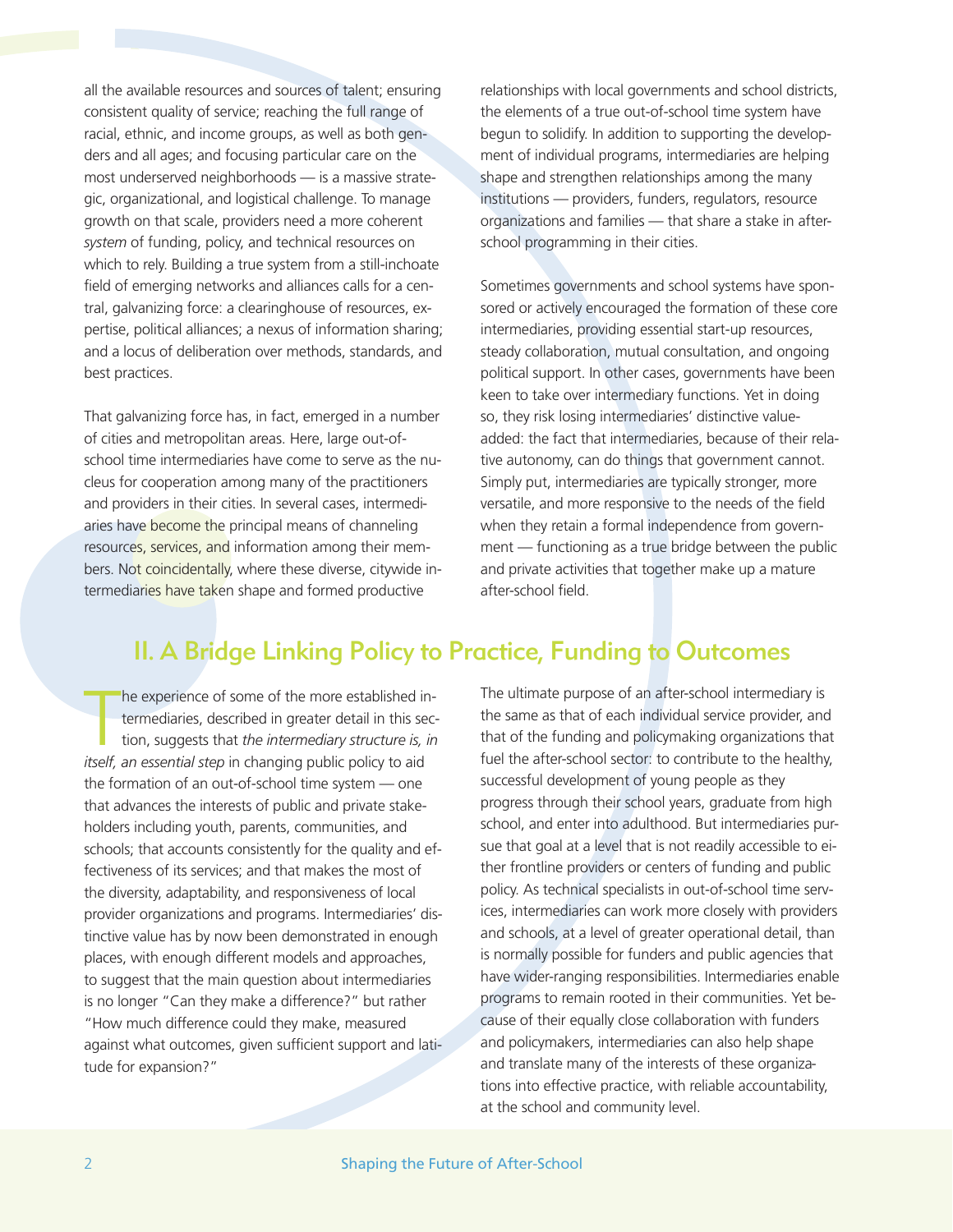#### What Do Intermediaries Do?

How Intermediaries Add Value to the Out-of-School Time Field

Simply put, intermediaries are the glue that holds together many out-of-school time (OST) systems. They serve as a practical connection between the overall aims of the funding and policy systems and the technical and operational abilities of individual service providers — with a consistent eye to achieving the best possible results for young people and their families. They do so, by and large, by pursuing the following seven core functions:

Brokering relationships. Intermediaries can draw service providers, funders, policymakers, schools, and other stakeholders into functioning alliances around issues of common concern. Intermediaries' firsthand experience with the needs and interests of the various players gives them an advantage in building trust, finding common ground, and working out effective solutions to problems that cut across many kinds of organizations and levels of operation.

Convening local organizations. Because of its diversity and history of bottom-up growth, the after-school field is highly fragmented and dispersed in most cities. By maintaining steady working alliances with large numbers of local providers in their communities, intermediaries have the ability to draw a wide range of organizations into more collegial, collaborative networks. In so doing, intermediaries facilitate the flow of information, methods of data collection and analysis, and common ideas and concerns.

Rationalizing and expanding services. Intermediaries can enlist support from large public and private funders more efficiently than individual, often small, provider agencies seeking funding one-by-one. These resources in turn make possible a significantly greater scale of service, helping to expand the work of existing providers and drawing new organizations into the field.

Increasing program quality. By raising and re-granting money from large funders, intermediaries can develop and promote consistent accountability mechanisms for recipients of these funds. Intermediaries thus help funders and providers manage resources for greatest results, connecting providers with highquality curricula and other quality *improvement strategies*.

Strengthening and supporting the after-school workforce. Intermediaries often provide centralized training and professional-development opportunities for after-school workers, managers, and volunteers across the full range of local provider agencies. The result is an expanding network of well-trained adults delivering and managing services for young people citywide.

Research and evaluation. Gathering, analyzing, and comparing performance and outcome data can be costly and technically demanding responsibilities that are often beyond the fiscal and technical ability of individual providers. Intermediaries can perform these tasks efficiently, and with a degree of independence that is valuable to providers, funders, policymakers, schools, and parents.

Promoting sustainability. The precariousness of many after-school funding streams calls for concerted attention not only to fundraising, but to developing policies and systems that ensure a steadier, more reliable, and sustainable stream of resources to the field. This is an area in which intermediaries excel, for all the reasons described on this list of core functions.

Last year, six local intermediaries came together to form the Collaborative for Building After-School Systems, or CBASS, a national agent committed to promoting and expanding out-ofschool time systems across the country. Partners' success will ultimately be measured by high school completion rates in their six cities, as their practice demonstrates that high-quality out-ofschool time (OST) programs are inextricably linked to academic success. Because of their size and breadth of experience, the CBASS partners illustrate how these functions work together when taken to a scale that encompasses a sizeable part of a city's OST universe. Although each of the CBASS participants is designed to serve the specific needs of its city's after-school funding and policy structure — and therefore has developed its own subset of goals and methods — each of their histories, chronicled below, offers a distinctive example of the complex, interwoven advantages of an effective intermediary operating at citywide scale.

#### **1. The Baltimore After School Strategy**

In 1997, participants in a citywide summit organized by Baltimore's Safe and Sound Campaign identified afterschool as a top priority for the city. Safe and Sound, along with an ad-hoc team of after-school program providers, funders, youth development experts, evaluators, and others, created the After School Strategy to increase the quantity, quality, and utilization of afterschool programs. Unlike the other after-school intermediaries, the Strategy operates through three organizations working together to perform core intermediary functions. The Family League of Baltimore City manages contracts with program providers and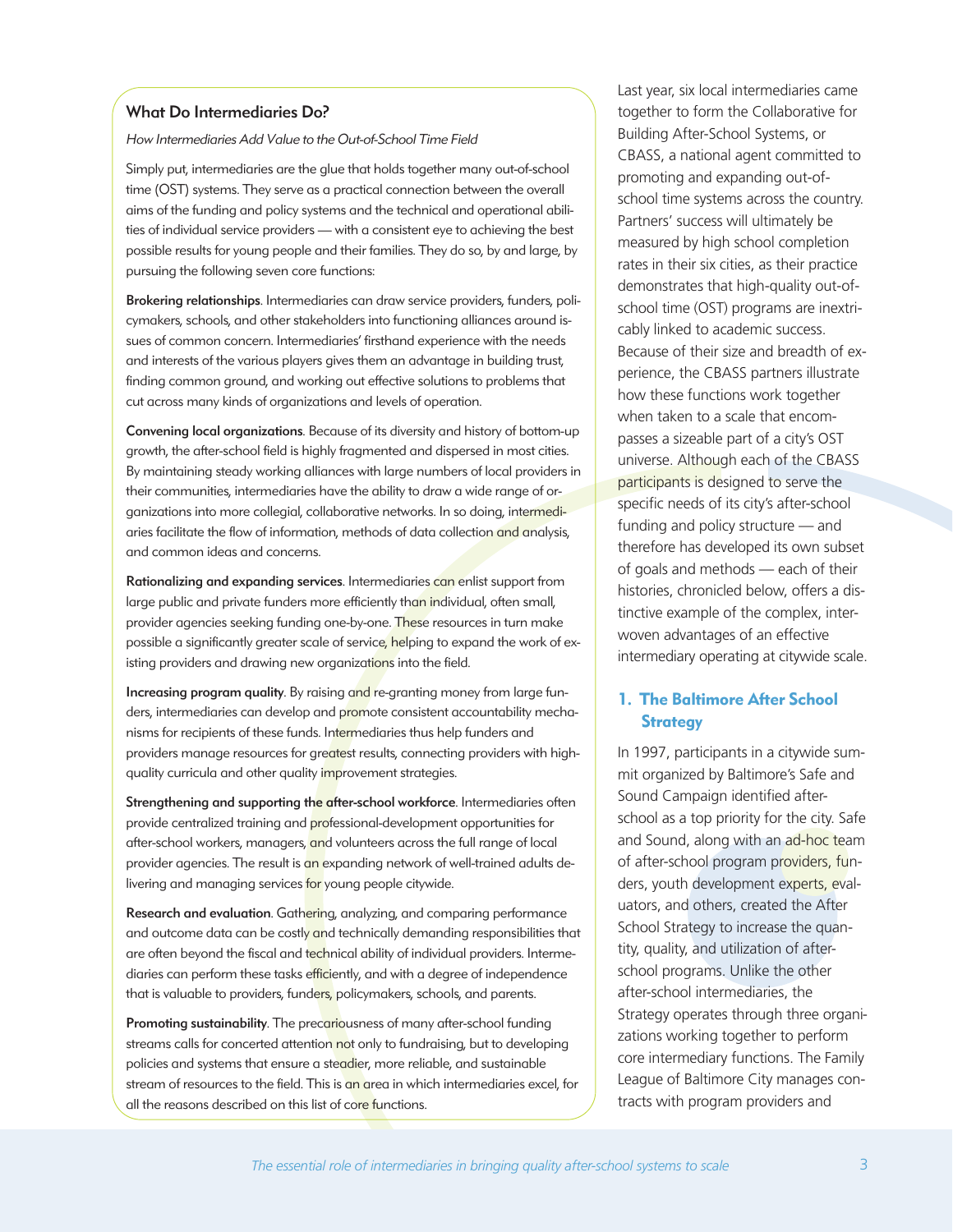helps with data tracking, evaluation, and quality management. The After School Institute (TASI) is responsible for training program staff, providing technical assistance, building relationships — especially between communitybased organizations (CBOs) and schools — and conducting program observations. Finally, designated staff from Safe and Sound identify and secure funding for the Strategy, develop policy agendas, and serve as coordinators and advocates for after-school at the system level.

In 2004, the Strategy introduced the Baltimore Out of School Time (BOOST) program model. At each BOOST program site, a CBO provider, working in the school building, leads students in academic, enrichment, and athletic programming five afternoons per week. In 2006- 2007, BOOST programs served nearly 6,000 Baltimore youth. (The Strategy directly serves 9,000 of Baltimore's 85,000 public school students.) The Strategy also set the bar for program quality by developing the official operating standards for all Baltimore OST programs. Afterschool providers in Washington, D.C., Philadelphia, and Kansas City, MO, modeled their quality standards after Baltimore's.

To promote higher-quality programs, TASI has built a professional development system that includes targeted site-based technical assistance, monthly "network meetings" for program staff, three joint meetings for schoolbased OST providers and principals, and a regional conference for eastern states. In January 2007, TASI began partnering with Baltimore City College to offer a certificate program for after-school educators.

## **2. Boston After School & Beyond (known informally as Boston Beyond)**

Boston After School & Beyond (Boston Beyond) was created in 2004 as a successor to two earlier out-of-school time initiatives: Boston's After-School for All Partnership and The Boston 2:00 to 6:00 After-School Initiative. Boston Beyond seeks to catalyze a partnership of the City of Boston, the local philanthropic community, and the city's business and civic leadership to design and implement a successful youth strategy for the children of Boston, including a full array of out-of-school time opportunities. As part of its mission, Boston Beyond has committed to "…learning what works, securing resources to test what works, and organizing and supporting public and private stakeholders who can act on what works."

Boston Beyond's predecessors built numerous structures to improve the quality of OST in the city, and consequently the new organization had many partners in place by its first year. These included Achieve Boston, an agency dedicated to training and preparing OST staff for youth development and academic enrichment work, and the Boston Public Schools, which created the Department of Extended Learning Time, Afterschool and Services (DELTAS) to provide professional development for OST educators, increase the number and capacity of OST programs, and ultimately create an organized system for after-school.

Boston Beyond leveraged \$8.5 million in 2006 for its first major independent project: the Partners for Student Success (PSS) initiative. PSS targets elementary school students who score in the mid-range on achievement tests. Each PSS school has a Manager of Extended Learning Services (MELS) who works full-time with other school staff to identify students requiring additional support and to place each child in a program that will meet their individual needs, including social services and academic enrichment. MELS also ensure that there is a communication system in place between school staff and CBO staff, and that PSS programs offer instruction that is aligned with school learning goals. After serving 546 students in five elementary schools in the spring semester of 2007, PSS is expanding to ten schools in 2007-2008 and 15 by 2008-2009. As of this writing, the program expects to serve at least 1,000 students in the fall, 2007, semester.

#### **3. Providence After-School Alliance, Inc. (PASA)**

Under the leadership of Mayor David N. Cicilline, the Providence After School Alliance, Inc. (PASA) was formed in 2004 with the mission of expanding and improving after-school opportunities for all the youth of Providence by building a system of "neighborhood campuses" called AfterZones. Guided by a business plan developed by Mayor Cicilline, along with over 100 after-school partners, PASA seeks to coordinate programming, improve quality, and build capacity throughout the after-school system. Their experience as a young intermediary in a small city brings an important perspective to CBASS. In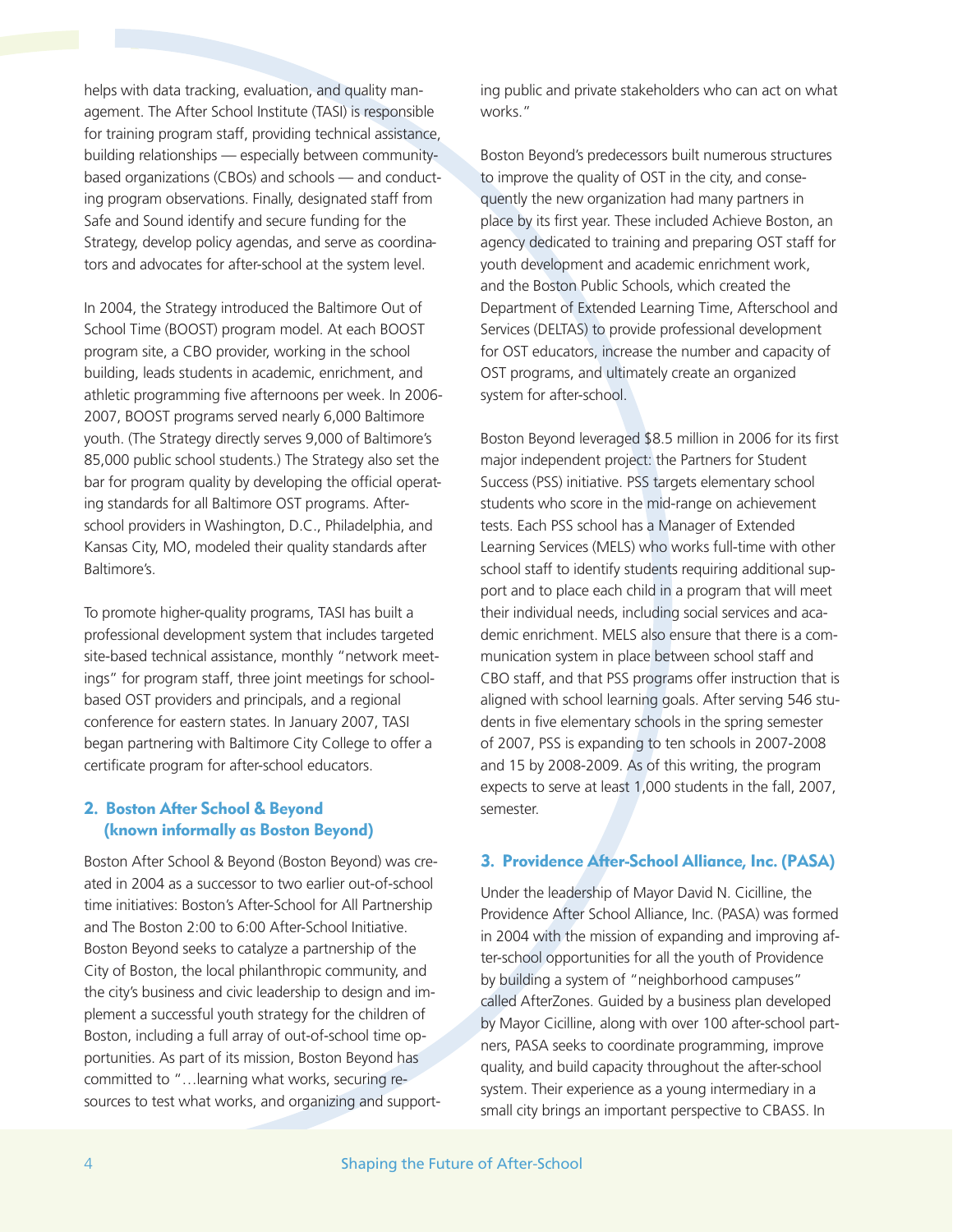many small U.S. cities, local systems — from schools to transportation networks — have more in common with Providence than they do with larger city systems. PASA's recommendations are invaluable as CBASS partners seek scalable solutions to after-school challenges that can be implemented in cities of a comparable size.

In its first years, PASA worked closely with community partners and the school department to organize afterschool programs across the city. These three groups of partners established a common operating schedule for PASA-funded enrichment programs, school-based tutoring services, and extracurricular clubs funded through Title I. This coordination allows program providers to share bussing costs with the city and to offer transportation to more students. PASA has also taken the lead in increasing program quality and promoting accountability among after-school programs throughout the city. Broadly speaking, PASA has established professional development and capacity building as key elements of the after-school agenda. More specifically, PASA facilitated a community process that established quality standards and created a self-assessment tool for after-school providers.

PASA designed the AfterZone program model to offer enrichment activities for middle-school youth. Youth sign up for classes in the arts, sports, and "skills" (e.g., cooking, homework help, environmental education) that meet one or two afternoons per week in a school, library, or community center somewhere in their AfterZone. Many youth register for several classes at a time; 38 percent of students are enrolled for three or more days per week. Of Providence's 6,000 middle school students, 2,216 were served by AfterZones in the 2006-2007 school year. Ultimately, PASA would like to serve 50 percent of middle school students at least three days a week.

## **4. The After-School Corporation (TASC)**

When TASC was created in 1998, with a \$125 million challenge grant from the Open Society Institute, its goal was as simple as it was audacious: to make after-school a public responsibility and universally available. In order to influence conditions in New York City, TASC was structured to perform several intermediary functions at once. On the finance side, TASC raised money for after

school programs, re-granted funds, and managed the grants. On the program side, TASC established systems for monitoring—and improving—program quality, while also taking on training, curriculum development, and advocacy. In its nine years of operation, TASC has increased the availability, quality, and sustainability of programs in New York City, New York State, and New Jersey; leveraged more than \$490 million in public and private funds; and served over 250,000 children and youth.

TASC supports programs operated by community-basedorganizations in public schools. Programs operate every day school is in session, and offer academic activities that are connected to — but different from — school day lessons. Young people have a full complement of enrichment activities such as arts, community service, and sports programs. The programs have a full-time site coordinator who works in the school and leads a diverse staff of community members, teaching artists, high school and college students, and school teachers. In 2007, TASC shifted its focus to increasing program quality through more rigorous university-based professional development, activities that are sponsored by its Center for After-School Excellence.

## **5. Chicago After School Matters**

Founded in 2000 by Maggie Daley, wife of Chicago's Mayor Richard M. Daley, After School Matters (ASM) is a public-private partnership dedicated to expanding outof-school opportunities for Chicago teens in underserved communities. ASM partners with schools, parks, libraries, city agencies, and community-based organizations to support programs that help high school students learn work skills that simultaneously increase students' commitment to succeed in school. Thanks in large part to its ties to City Hall, ASM enjoys robust public support, with 81 percent of its operating revenue coming from public sources. Of that amount, 30 percent comes from the inkind contributions of city agencies. ASM leveraged more than \$25 million in funds during the 2006 fiscal year.

ASM's signature programs are *apprenticeships*, in which professionals from the business, sports, journalism, and art world apply to design their own programs. The instructors meet with students three afternoons a week to teach them marketable skills of their trade. The tenweek course culminates with youth producing perform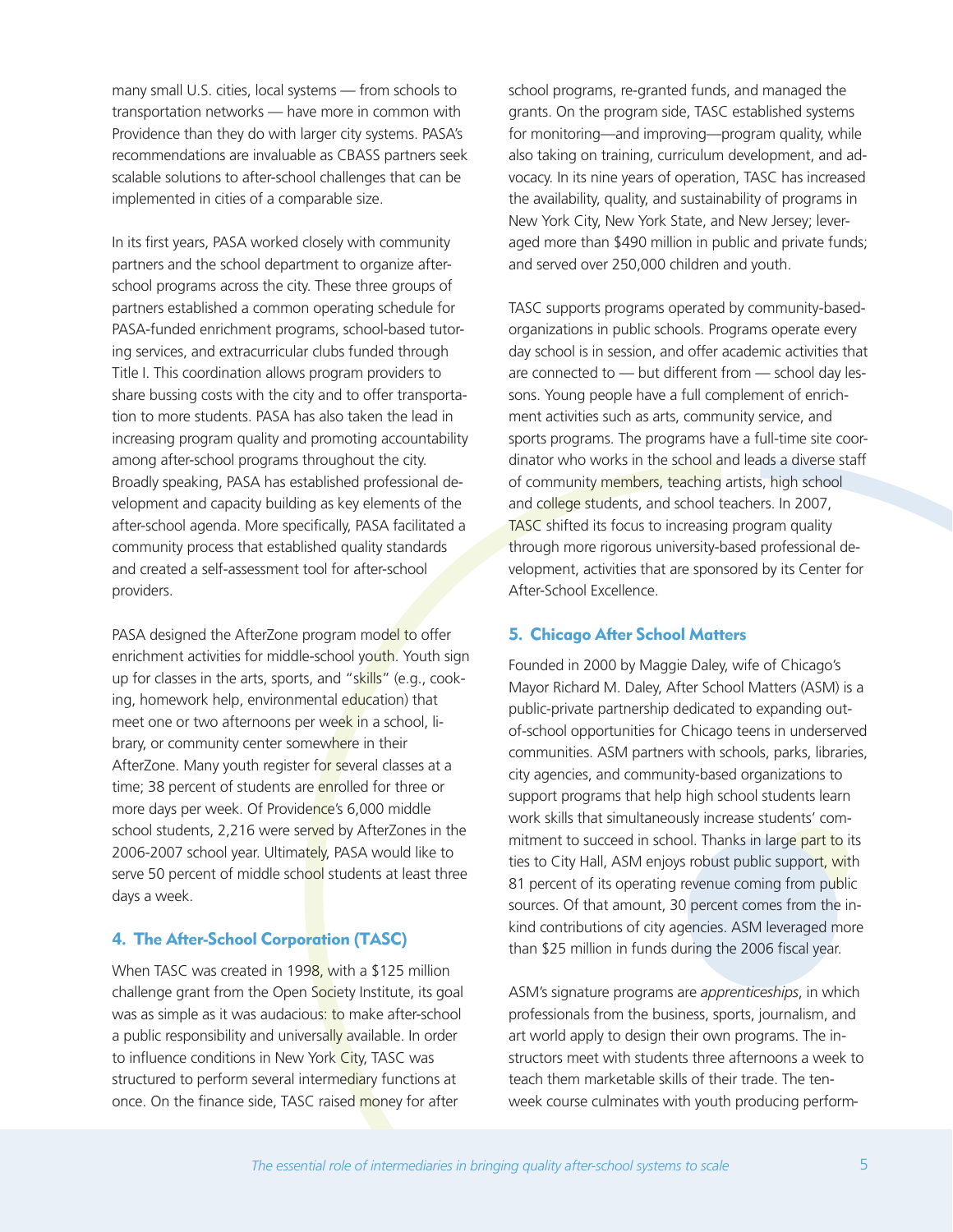ances, products, or commissioned works. Youth participants are paid stipends to acknowledge the importance of their work. Young people who successfully complete apprenticeships are eligible to enroll in an *advanced apprenticeship* or a paid internship to further their knowledge in the field. Other program models offer high school students less structured after-school opportunities such as drop-in themed clubs and neighborhood sports leagues.

The largest program of its kind for high school students, ASM served about 14,000 teens in fiscal year 2007, with a strategy to engage young people in sequential programming over the course of the year, thereby funding over 28,000 slots. It has a permanent staff of 75, but contracts with more than 750 instructors and groups to lead 1,700 programs located in 58 high schools, parks, and libraries during the school year. In the summer, ASM runs an additional 149 programs in 80 CBOs. It also provides extensive training and technical assistance to program operators. All apprenticeship instructors enroll in an Advanced Youth Development Training course to better prepare them for working with adolescents. ASM's goal is to reach 50 percent of Chicago's high school students or about 55,000 youth. The success of their program has led to the opening of *After-School Matters II,* operated by the After School Strategy in Baltimore.

# **6. The DC Children and Youth Investment Trust Corporation (The Trust)**

In 1999, Washington, D.C., Mayor Anthony Williams asked The DC Children and Youth Investment Partnership and other stakeholders from the youth development and education fields to form The DC Children and Youth Investment Trust Corporation. The Trust was

designed to fund out-of-school time activities, develop a set of OST standards, create a system for tracking and monitoring student data, and foster communication among key stakeholders. The creation of The Trust represented a policy shift for D.C. It was the first local initiative to use a private not-for-profit agency to distribute government funds to CBOs in support of youth development activities.

The Trust underwrites a full spectrum of OST services. It offers programs for school-aged children and youth. For youth who are no longer in school, The Trust offers employment-training and youth development programs. The Trust also runs family centers where young parents have access to literacy training, English as a second language classes, and parenting seminars. The Trust is committed to working in the neighborhoods of greatest need – approximately 50 percent of its grants are disbursed to CBOs operating in the two wards with the highest concentrations of poverty in the city. Of the 60,000 youth enrolled in the D.C. public schools, 84 percent of whom are African-American, less than half graduate from high school, and only 9 percent ever complete college. The Trust is committed to working with older youth and students of color to change these statistics.

Since its creation, The Trust has raised and leveraged more than \$120 million in public and private money. Between 2000 and 2007, it disbursed more than \$70 million to CBO grantees, including approximately \$31 million for OST programs, \$12 million for older youth programs, \$7 million for parent centers, and \$20 million for summer programs. OST and youth programs funded by The Trust currently serve about 18,000 children and youth; 2,000 adults use Trust-funded parent centers.

# III. First Generation Accomplishments

BASS partners have had significant successes in<br>their local environments, building systemic structures for OST where none previously existed. By their local environments, building systemic struccreating new institutions and service delivery mechanisms, strengthening the relationships among stakeholders, and building political support for policy change, they have overcome a first generation of challenges in bringing quality after-school systems to scale. In the process, they have become leading proponents of after-school

systems in their cities—in many cases securing investments in their programs from the ground up. Equally important, CBASS partners have brought the positive aspects of OST to an audience of superintendents, police chiefs, librarians, governors, business leaders, and countless other stakeholders. The growing interest in afterschool — the prospects of longer school days, the success of community schools, and the interest among foundations and government officials of building after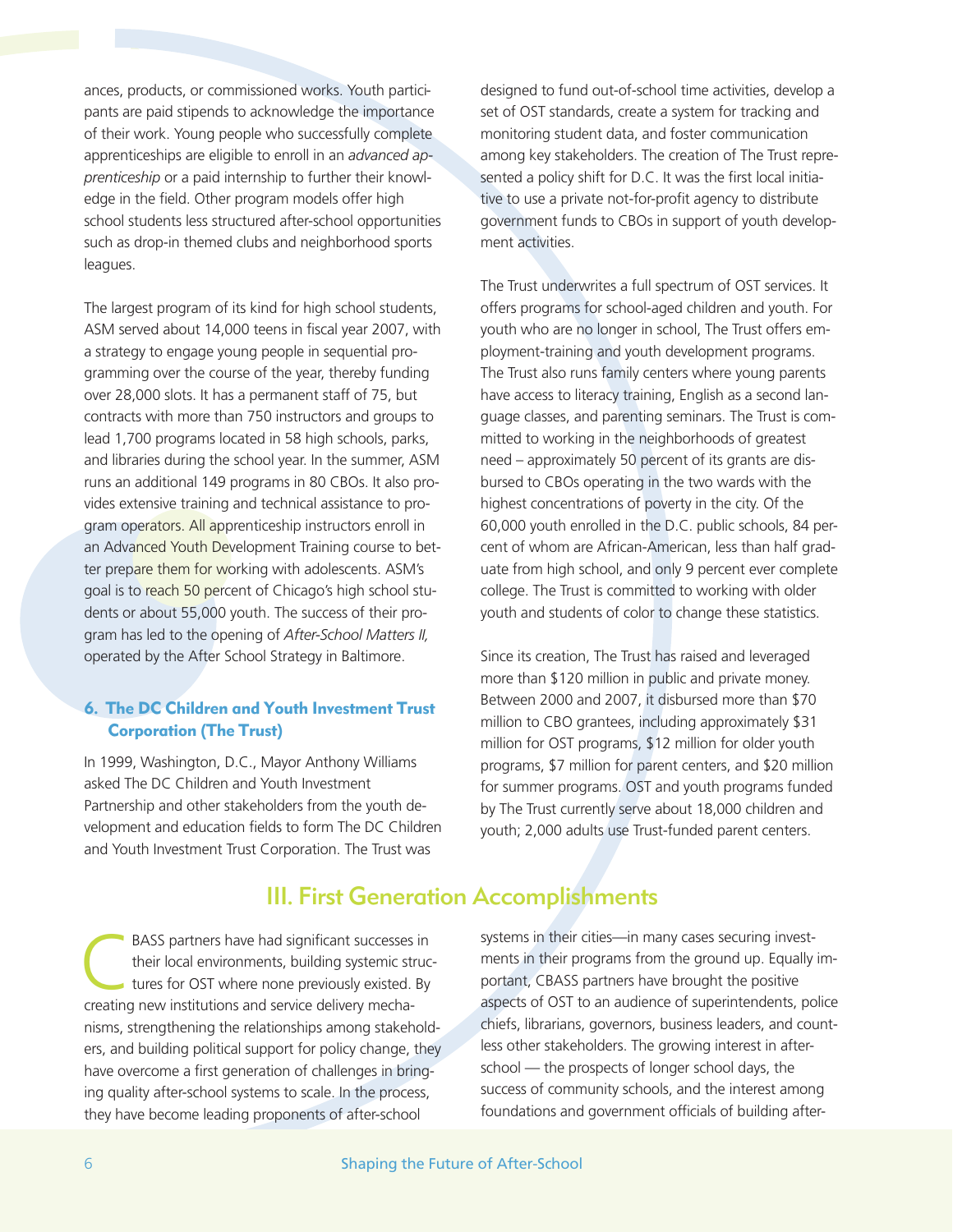school as a career-path — are testament to the accomplishments of CBASS partners and other OST intermediaries over the past decade.

#### **Brokering Relationships**

CBASS partners have had great success in drawing various constituencies—providers, funders, policymakers, schools, businesses, religious and professional development organizations, and other stakeholders—together around issues of common concern. In many cases, these groups have formed durable alliances based on clear goals and a shared understanding of the challenges before them.

In Providence, for example, the lack of a public transportation system was a major barrier to creating a large-scale after-school program for middle-school students. The school district's transportation policy meant that after-school participants would have to walk home by themselves after dark while the district's fleet of buses, half-filled with detention students, drove right by. By the same token, Parks Department vans went unused for want of drivers, and recreation centers were empty in the after-school hours because kids couldn't get to them. PASA convinced school principals to let AfterZone participants use detention busses, and it helped the Parks Department recruit drivers, who transport students to and from recreation centers, which are now buzzing with activity.

Boston Beyond's Partners for Student Success (PSS) initiative is another good example of uniting stakeholders around a shared mission. Each school's Manager of Extended Learning Services, who identifies the most atrisk elementary-school students and tailors interventions to their specific needs, weaves resources and talent from several different systems into a rich menu of options for each child. These include tutoring, mental health services, learning therapy, or family services. The partnership is being piloted in five of Boston's lowest-performing schools, those slated for "corrective action" under No Child Left Behind. By aligning services and reducing logistical barriers, PSS seeks to ensure that young people have access to the right program for their individual needs, both in the classroom and in their out-of-school time.

With strong mayoral support, Chicago's ASM was able to leverage and coordinate the resources of the City's Parks and Recreation Department, the public libraries, and the public schools in order to create distinctive apprenticeship programs in the arts, sports, and technology for disadvantaged high school students. Today, it is not uncommon to see a Parks Department staff person training students to coach youth basketball teams, then hiring them to work in Parks Department summer camps.

#### **Convening Local Organizations**

CBASS partners have created steady working alliances

**"CBASS partners have developed and promoted consistent quality assurance and accountability mechanisms for fund recipients."**

with large numbers of local providers in their communities, drawing a wide range of different organizations into more collegial, collaborative networks of organizations, sharing information, resources, methods of data collection and analysis, and common ideas and concerns.

Stakeholder convenings by The DC Children and Youth Investment Partnership led to the formation of The DC Trust at the recommendation of Mayor Anthony Williams. The Trust took over as the lead convener of partnership meetings, which brought together representatives from the City Government, Parks and Recreation, the Department of Health, universities, public libraries, and neighborhoods. These participants meet regularly to improve conditions for children and youth in the city.

The Trust continues to use convenings to promote its goals. It has enlisted dozens of local organizations to help find pathways to achievement for students of color who are living in neighborhoods beset by poverty, underperforming schools, and high crime rates. Recognizing that programs, however good they may be, will not alone create these pathways, The Trust has involved providers in research and advocacy. The Trust, along with Concerned Black Men of America–National, is leading the Learning Circle on Boys of Color, a network of afterschool providers, researchers, philanthropists, educators, business leaders, policymakers, and young men of color from Baltimore, Washington D.C., and Philadelphia that is seeking to understand and remedy the achievement gap for young men of color.

*The essential role of intermediaries in bringing quality after-school systems to scale* 7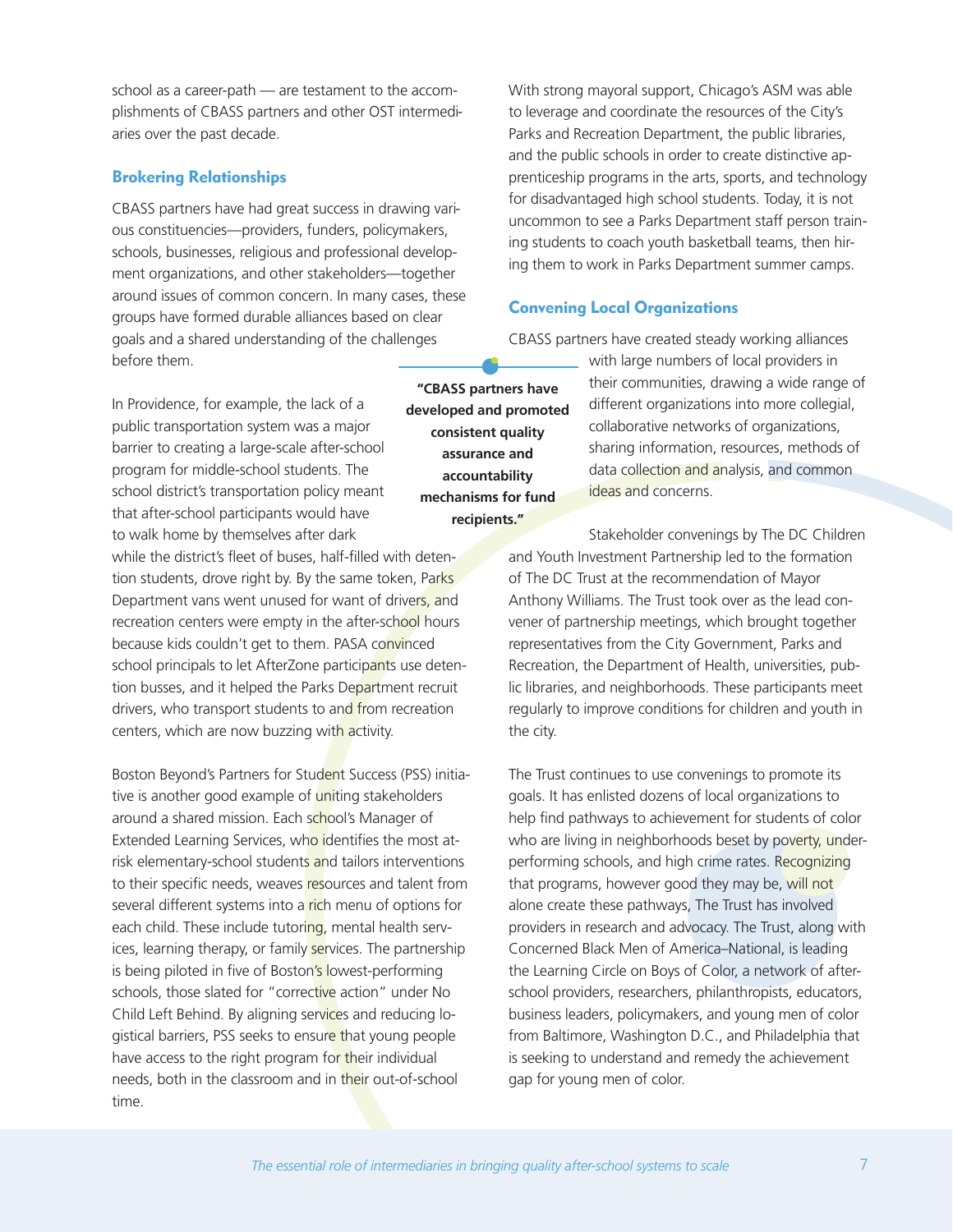TASI, the training and professional development branch of Baltimore's After School Strategy, convenes monthly network meetings for practitioners. These meetings typically host 50 or more after-school program providers, who use the time to discuss common challenges and share best practices. Here, representatives from Safe and Sound and the Family League of Baltimore City, employees of the Maryland State Department of Education, and other city resource providers (such as museums and libraries) also contribute their diverse perspectives about Baltimore's after-school system.

#### **Rationalizing and Expanding Services**

CBASS partners have helped to expand the scale of service in their cities by attracting support from large public and private funders on behalf of providers, by rationalizing and reprogramming existing funds that were being used inefficiently, and by drawing new organizations into the field as providers.

In New York City, the TASC initiative has resulted in a dramatic increase in the availability of comprehensive after-school services. By fiscal year 2008, the number of children served in comprehensive programs will have increased to more than 110,000 per year, up from 10,000 in 1998. Public funding has increased from \$60 million in 1998 to more than \$200 million. The first stage of this expansion was fueled by TASC's public and private fund development strategy, which included getting the state to fund an after-school initiative that uses TASC as its model. In 2005, New York City Mayor Michael Bloomberg created the OST Initiative, which institutionalized the TASC program and cost model for programs serving elementary school children. The City financed this program using reprogrammed child care and delinquency prevention funds, as well as new allocations.

TASC's match strategy also promoted sustainability. Beginning in 2000, CBOs were asked to contribute a 10 percent match to TASC grants and this number increased each year, until most programs were providing 75 percent of their own funding. Of the 323 programs TASC has supported since 1998, 267 are still operating, many independently of TASC funding. This service expansion was also made possible by TASC's training and capacity-building activities, which enabled providers to triple the average student enrollment in their programs.

TASC also recruited non-traditional organizations like museums, hospitals, and universities as well as grassroots neighborhood groups, to operate comprehensive school-based programs, by providing them with funding, training, and technical assistance.

Boston Beyond, in partnership with the City of Boston and BOSTnet, is developing the Boston Out-of-School Time Navigator, a single, unified citywide database of out-of-school time programs in Boston. The Navigator will expand families' understanding of, and access to, local services for youth between the ages of 5 and 18 during out-of-school time, including before school, after school, weekends, school vacations, and the summer. Schools, families, and youth-serving organizations will be able to research programs, check real-time availability of program slots, and make appropriate matches for youth. The Navigator will contain data on each Boston Public Schools (BPS) student, and with access points at BPS, OST programs will be able to run aggregated reports on participants from public schools, thus promoting programming that is better aligned with BPS curriculum.

## **Increasing Program Quality**

As a corollary to raising and re-granting dollars from large funders, CBASS partners have developed and promoted consistent quality-assurance and accountability mechanisms for fund recipients. Intermediaries have also introduced after-school providers to more content-rich and sophisticated curricula that reinforces and complements school day learning, and invested in extensive training programs for OST staff. In aggregate, these activities go a long way towards helping funders and providers manage resources for greatest results.

Baltimore's After School Strategy created an online data system that uses information collected from third-party evaluators, the Family League's contract managers, and the Baltimore schools, to track short- and long-term youth outcomes and citywide outcomes related to their work. Programs that receive grant funds from the After School Strategy are required to meet minimum average daily attendance rates. The Family League observes and evaluates programs, and shares its findings with The After School Institute (TASI), which develops training and technical assistance plans aimed at bringing service providers into compliance with city standards. If perform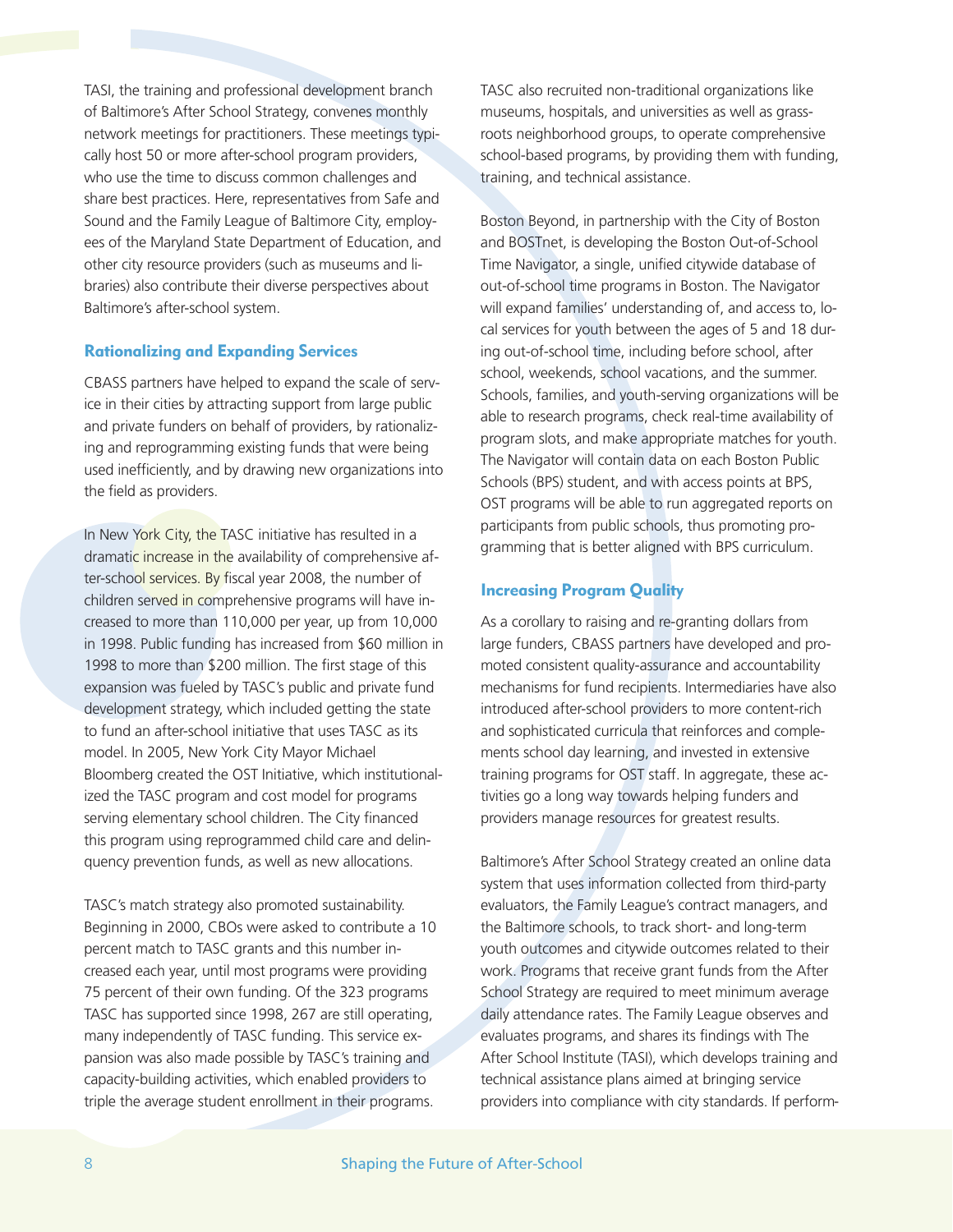ance does not improve, providers risk losing funding. TASC uses a similar attendance strategy in New York.

Safe and Sound and The After School Institute have also worked together to improve the quality of literacy instruction in Baltimore's BOOST programs. Staff members

identified a pair of cutting-edge literacy curricula and integrated the strategies and instructional techniques into their own curriculum. Trainers from TASI now teach their colleagues how to implement the curriculum, which melds fun reading and writing activities with regular practice.

In collaboration with out-of-school time program providers, the Boston Public Schools, and workforce development organizations, Boston Beyond is creating the Teen Initiative. The Initiative seeks to increase the number, quality, and integration of youth development opportunities available for teens after school and during the summer, particularly those involving a work component, by supporting the development of neighborhood service clusters.

In Chicago, ASM staff conducts regular site visits to programs, using rigorous quality standards to evaluate how well instructors are reaching young people. Poorly performing instructors receive technical assistance but ultimately risk having their contracts cancelled if performance does not improve. ASM programs, which not only instruct teens in useful skills but also allow them to "give something back" through their final projects, have raised the standards of after-school services for older youth.

To evaluate the success of its programs, the Providence After-School Alliance has partnered with the High/Scope Educational Research Foundation to develop the Rhode Island Program Quality Assessment Tool (RIPQA). Together with a group of providers and after-school advocates, PASA combined elements of High/Scope's nationally validated program quality assessment tool with Rhode Island's specific quality standards and indicators. The result is a tool that all after-school providers can use to measure their performance and track their improvement over time. The tool will be available to all PASA programs in the fall of 2007.

#### **Strengthening and Supporting the Workforce**

CBASS partners understood from the outset that the key to quality after-school programs was the staff. Each has played a lead role in developing sophisticated mechanisms for recruiting and training staff, efforts that have

> yielded durable networks of well-trained adults to deliver and manage services for young people.

Chicago's After School Matters has been careful to maintain diversity among the instructors that they hire in order to better serve the multi-cultural student body rep-

resented in ASM programs. That includes not only introducing young interns to accomplished adults whose interests, abilities, and backgrounds resemble their own, but also drawing instructors and providers of markedly different backgrounds to help widen students' exposure to the full diversity of the adult world. ASM requires instructors to attend Advanced Youth Development trainings, which prepare them for the social and developmental components of working with older youth.

Although both TASC and TASI have also created large and well-regarded training programs in their respective cities, both have recently sought to remedy one of the field's most daunting challenges: the lack of formal postsecondary educational opportunities for the after-school workforce. Seeking to improve quality in the after-school field through a stronger workforce and closer links to institutions of higher education, TASC launched the Center for After-School Excellence in 2006, a partnership with the City University of New York that offers a mix of certificate, undergraduate, and graduate degree programs at campuses throughout the CUNY system. Through new coursework, tuition assistance, salary incentives, and research, the Center fills a critical gap by providing a university infrastructure for the after-school workforce. TASC's goal is to have the Center become a national model of staff development for the youth development field. Likewise, the After School Strategy recently launched a certificate program at Baltimore City College, giving frontline providers a stepping stone to professional advancement and higher pay.

**"CBASS partners understood from the outset that the key to quality after-school programs was the staff."**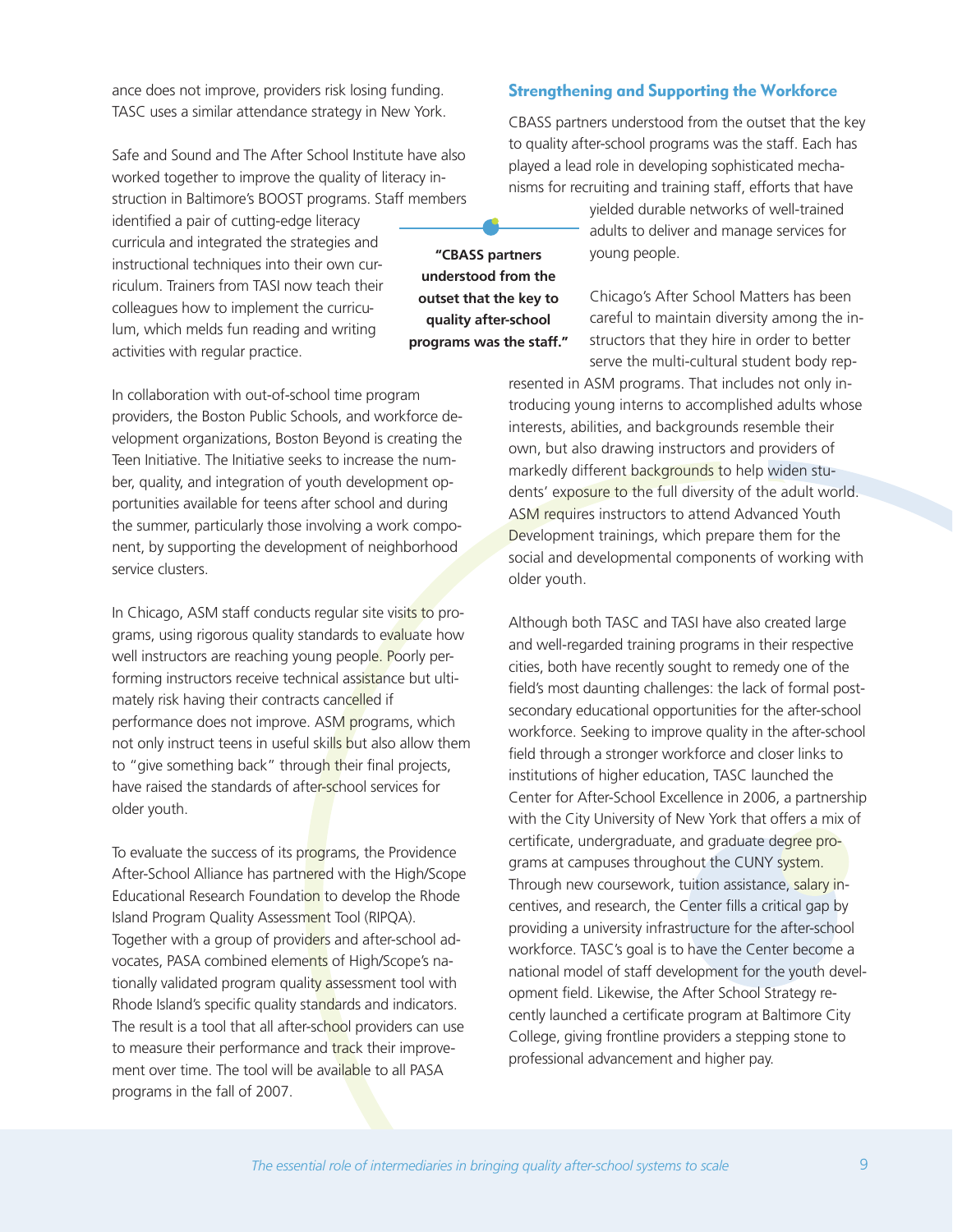#### **Research and Evaluation**

In the era of increased public funding and accountability, after-school programs are being asked to show a return on the public's investment—in short, to demonstrate how they change children for the better in some measurable way. CBASS partners have taken on the responsibility of gathering, analyzing, and comparing performance and outcome data. Given their size and relative independence, intermediaries play this role more efficiently than individual providers, generating data that is valuable to the whole range of stakeholders—providers, funders, policymakers, schools, and parents. CBASS partners have been involved in a range of research and evaluation activities for accountability, quality improvement, and policy purposes which have become foundational supports for their local system-building efforts.

Since 2001, ASM has worked closely with The Chapin Hall Center for Children at the University of Chicago to research the internships' impact on youth. In a 2007 evaluation of ASM, Chapin Hall researchers noted that positive academic outcomes derived not only from students' involvement in academic activities, but also from their participation in extracurricular clubs, sports, and arts programs. More specifically, they found that young people who participated in ASM apprenticeship programs achieved positive academic outcomes, including increased attendance levels, fewer course failures, and higher graduation and lower dropout rates.

In 1998, TASC hired Policy Studies Associates Inc. (PSA) to conduct a five-year evaluation designed to document TASC's process and to identify impacts, promising practices, and policy implications. PSA research demonstrated that a large urban system could create programs of quality and scale for a reasonable cost, information which was used by the city of New York in developing the OST initiative. PSA evaluations also indicated that students enrolled in TASC programs had greater rates of homework completion, higher grades, and better attendance rates than non-participants.

CBASS partners in Washington, D.C., and Boston used their resources to survey parents, students, and community members about their needs and preferences for after-school programming. By understanding the circumstances of the communities and neighborhoods they serve, these intermediaries have helped program

providers offer targeted, engaging lessons that will keep kids coming back. Support among families, schools, resource organizations, and OST providers is crucial to building sustainable after-school systems. These stakeholders are not only clients of program providers; they can also be their biggest advocates.

#### **Promoting Sustainability**

All CBASS partners have succeeded in changing policies and creating systems that ensure a steadier, more reliable, and more sustainable stream of resources to the field, despite the inevitable changes in civic leadership, government, and funding streams. CBASS partners have pursued strategies to bolster their independence, including diversifying funding streams for after-school that include local, state, and federal funds as well as private philanthropy.

CBASS intermediaries have also created strong connections to their city governments, which are exemplified by the partnerships formed in Baltimore, Providence, and Washington, D.C. Baltimore's After School Strategy grew out of a grant given to the city, and the city remains a key Strategy funder. In 2007, Baltimore City allocated more than \$7 million to the After School Strategy, financing the bulk of their youth programs.

In Providence, PASA has maintained a close working relationship with Mayor Cicilline, and his advocacy on the PASA's behalf helped the organization to secure its first public money. In 2007, PASA received \$315,000 from the city, including \$225,000 in tax levy and \$90,000 in Community Development Block Grant funds. PASA also helped three community organizations leverage \$1.5 million in federal 21st Century Community Learning Center funds for AfterZones over the next three years.

The DC Trust's Board of Directors includes three directors chosen by the Mayor and four by the City Council. The current City Council Chairman is a former DC Trust grantee and a big supporter of The Trust's youth development work. The Trust receives the majority of its public funding from city agencies — including The Department of Youth Rehabilitation Services and the Parks Department — though its private funders play a role in The Trust's ability to raise public funds, frequently testifying on behalf of The Trust at budget hearings.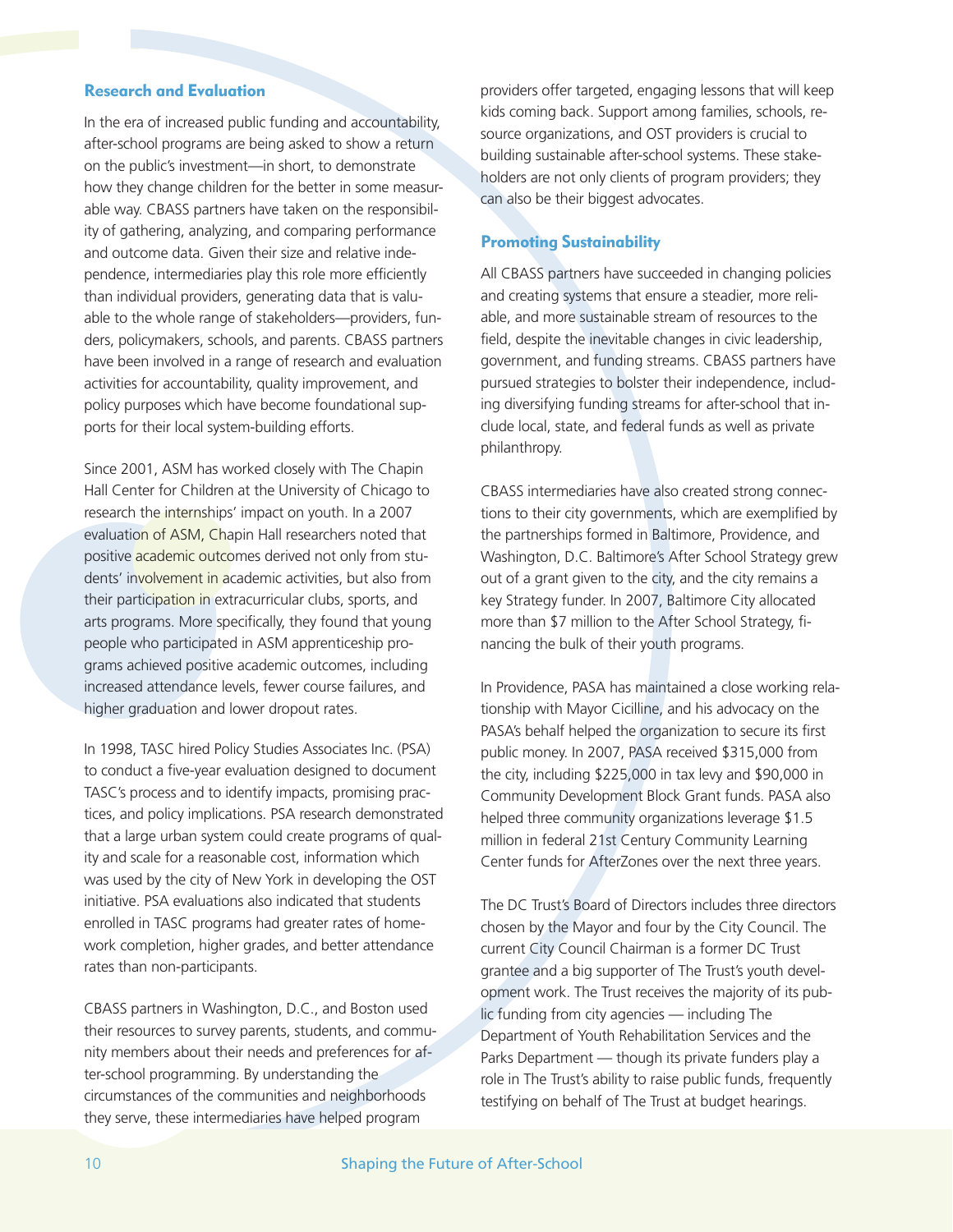While these partnerships have been crucial to the initial success of these organizations, garnering sustainable funding that is not subject to political changes is an important step for after-school intermediaries. Most CBASS partners blend private grants with public funds like 21st Century Community Learning Center Program, Workforce Investment Act and AmeriCorps dollars, child care subsidies, and state and local tax levy allocations.

# IV. Next Generation Challenges

espite the success intermediaries have enjoyed in<br>
building after-school systems in their communi-<br>
ties, they continue to struggle at the local and rebuilding after-school systems in their communigional levels for the resources necessary to meet both the demand for services and to support their roles as intermediaries. CBASS partners now face a common set of second-generation challenges as they seek to grow afterschool programs to scale in their cities while maintaining high-quality programming. These challenges will best be addressed by working collaboratively to come up with solutions, and by using intermediaries' national prominence to promote large-scale policy change. And unlike their public partners, CBASS intermediaries will have the flexibility and incentive to test out or quickly implement these changes in their jurisdictions. Here are some of the issues CBASS is tackling right now.

# **1. Meaningful Measures of Productivity and Success**

In the past, support for after-school has best been characterized as broad but not deep. Polls reveal most people to be in favor of it but it is rarely their highest priority. This ambiguous status reflects the differing functions after-school has performed and continues to perform, but it also showcases the lack of outcomes specific enough to illustrate after-school's contribution to children's successful development and the public welfare. Instead, after-school systems have been pressured to use standardized test scores to demonstrate their impact, although the developmental benefits of after-school are too varied and subtle to capture quantitatively in tests. The after-school field needs a set of metrics relevant to their youth development work in order to accurately measure their impact.

In order to increase the quality and scale of after-school programs, program providers and systems builders need to be accountable for what they do. Conversely, stakeholders need be confident that programs will lead to

measurable improvements in young people's development. If after-school intermediaries are to guide these quality-improvement and capacity-building efforts, they need measures of productivity and success that relate directly to the goals and objectives of the programs they support, along with tools to measure programs against these standards. Likewise, constituents need to know what it costs to achieve these outcomes and how that cost contributes to the public good. And they want to be confident that they will get the desired results.

All the CBASS intermediaries have developed programlevel standards to guide their funding decisions for quality improvement purposes. Most CBASS partners link funding to performance measures such as meeting enrollment and attendance targets and adherence to quality standards. Most also provide training and technical assistance to sites that fail to meet targets. If performance does not improve, providers risk losing funding. But arguably the most pressing need is for a methodology that demonstrates how after-school programming contributes, directly and inferentially, toward the goal of high school completion — and distinguishes the OST contribution from those made by school and family.

According to a recent study by the Collaborative for Academic, Social, and Emotional Learning, quality afterschool programs boost young people's feelings of confidence and self-esteem, school bonding, positive social behaviors, grades, and achievement scores. They lower the incidence of problem behaviors like aggression, drug use, and skipping class. A longitudinal evaluation of the TASC initiative found that regular participation in quality after-school programs helped improve kids' attachment to school as measured by attendance rates, especially in the middle grades. And a recent evaluation of the seminal after-school program, LA's BEST, shows that participation in its after-school programs — which only go through the fifth grade — is associated with lower high school dropout rates.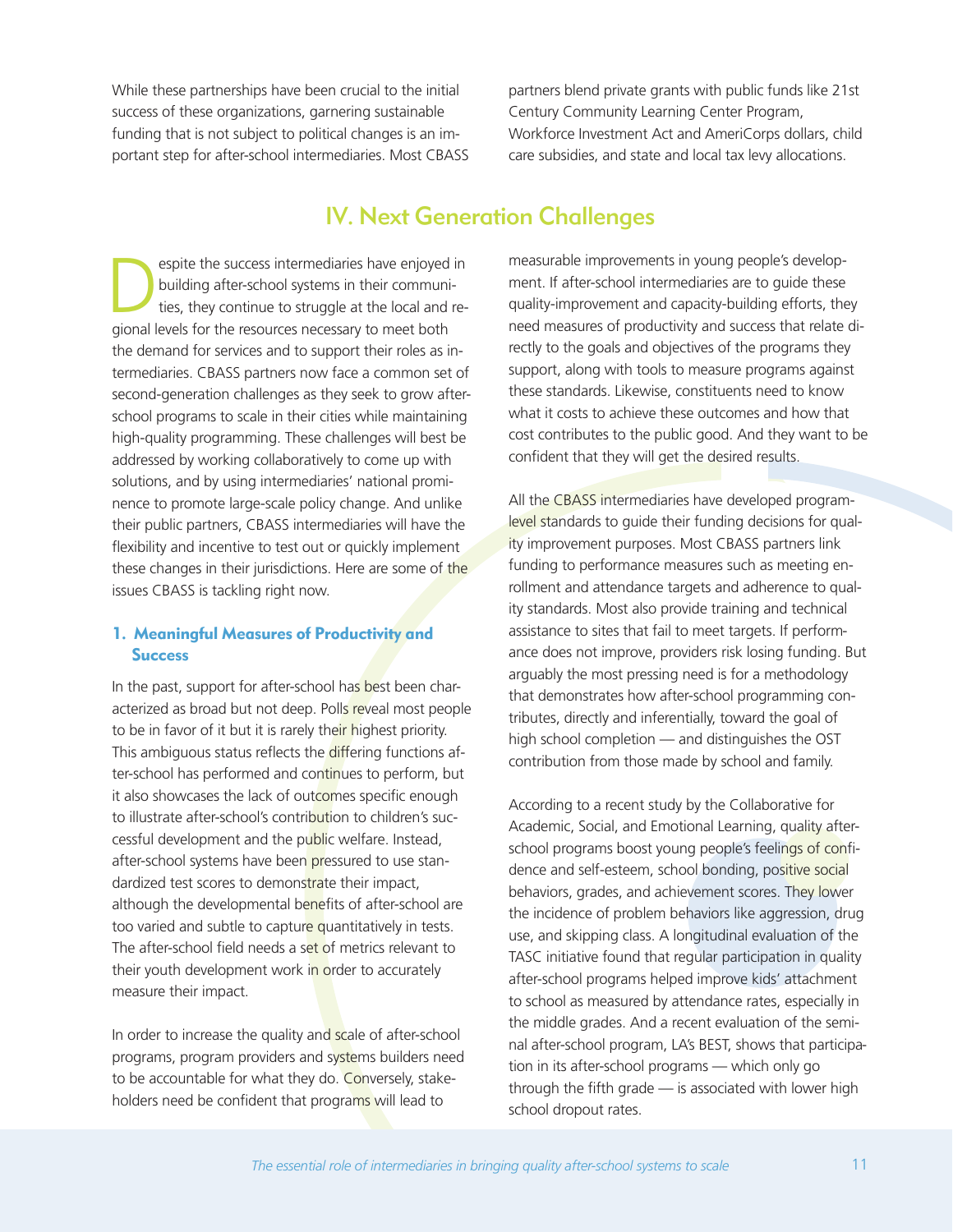However compelling such findings may be, standardized test scores remain the primary, default outcomes indicator. That is unlikely to change until the after-school field makes a persuasive case for outcome measures that address the fuller scope of young people's growth and development — measures that are critically important to both success in school and the transition to adulthood, and that provide the public with a greater level of accountability.

As a first step, CBASS partners will work with their local partners to adopt a handful of broad practical measures of productivity and success. Ideally, these measures will accomplish two complementary goals: to ensure after-schools' accountability and to illustrate its value to kids, families, and other stakeholders. The next step will be to

advocate for the adoption of these measures in other jurisdictions. Meanwhile, CBASS partners will work to secure the additional resources needed to develop a comprehensive, data-driven evaluation matrix that conclusively demonstrates how quality OST programs contribute to increased rates of high school completion.

## **2. Strengthening the Connections Between In-School and Out-of-School Learning**

In order to thrive personally and succeed academically, children need a continuum of learning experiences that are challenging, varied, and mutually reinforcing. Schools, overburdened and generally under-funded, often can't provide the full range of social, academic, artistic, and cultural opportunities that young people need. This is especially true for disadvantaged children, who represent a majority in CBASS partner cities. The schoolreform movement has recognized the importance of non-academic learning as an antidote to low achievement and high dropout rates and has responded with a variety of strategies, including extended days, small schools, and community schools. As important as these reforms are, their focus on school-directed activities runs the risk of overloading students with more classroom time, as opposed to offering them the distinct environment and experiences available in after-school activities. By drawing on networks of community-based providers, after-school programs are well positioned to offer opportunities that are both *distinctive from* and *aligned with*

Forging such partnerships starts with recognition of the value that non-academic learning and youth development bring to the classroom. A child who, as a result of

partnership with schools.

school-day learning. But that requires a close working

her participation in after-school programs, is articulate, trusting, and connected to the adults in her life is much

**"CBASS partners now face a common set of secondgeneration challenges as they seek to grow after-school programs to scale in their cities while maintaining high quality programming."**

more likely to succeed academically. As school systems weigh their options for reform and determine where to invest for best results, now is the time for after-school systems to assert themselves as partners, and to demonstrate how after-school programs enhance both systems' ability to achieve the shared goal of increased youth success, including high school completion.

The CBASS partners have identified three challenge areas in which children are likely to benefit from a stronger connection between their in-school and afterschool experiences:

*Program Content*. After-school programs are a proven venue for addressing nonacademic barriers to youth learning and can thereby support school-day learning, providing an essential bridge between academic learning and real-life implications. After-school programs' curricula should provide a variety of learning experiences that are connected to what youth do in school but remain distinctively different. Quality content helps *prepare* students for classroom learning by promoting the social and emotional skills that support academic achievement. It *enriches* their classroom learning by developing and reinforcing the educational process for kids — for instance, through reading or math games, art, and service learning. And it *integrates* the school-day curriculum by engaging kids in activities that complement or supplement the school-day curriculum in a specific and intentional way.

*Staffing*. As after-school and school-day programs usually have different but overlapping administrative structures, cultures, and staff, CBASS partners want to create professional development, staffing, and communication strategies that rationalize and strengthen relationships between the two groups. After-school and school-day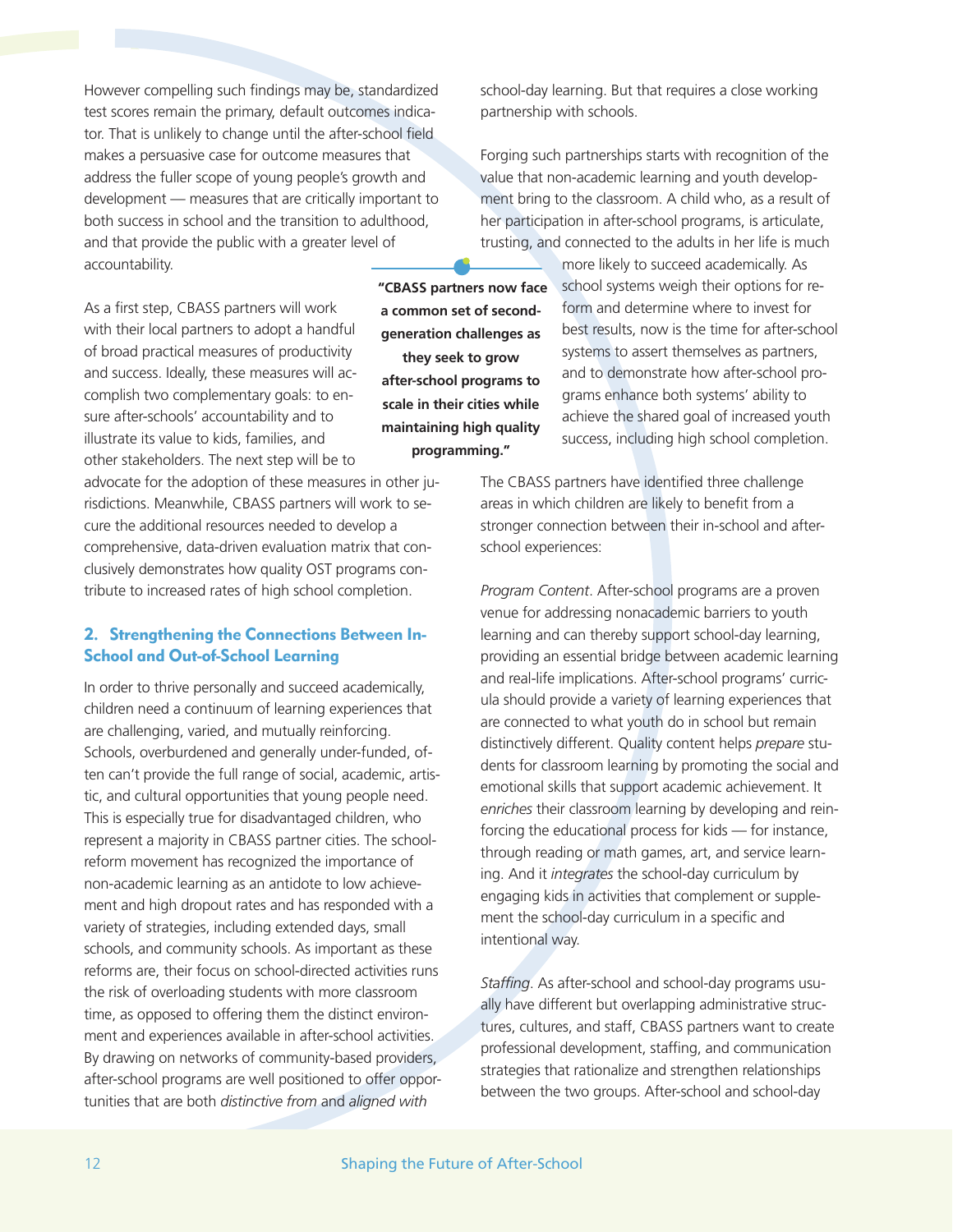staff need to coordinate their work with kids in order to maximize their contributions to kids' learning experiences and create smooth transitions between school-day and after-school learning environments. They also need to have a greater appreciation of their respective roles and skill sets.

*Logistics*. After-school programs, whether school-based or community-based, face enduring logistical barriers in their efforts to create programs that are aligned with the school day. These barriers, which discourage youth and their families from participating in after-school programs, include a lack of safe transportation to and from afterschool programs, as well as scheduling conflicts between

programs and other school-sponsored cultural and athletic activities or detention. Better mechanisms are needed to share attendance, behavior, and performance data between schools and after-school programs so that all adults involved in a child's life receive a full picture of their behavior and performance. Finally, school-based afterschool programs often face challenges in securing consistent access to school spaces

and facilities like the gym and cafeteria, which are central to their operations.

At the same time, CBASS partners are looking at ways to leverage the growing interest in Expanded Learning Time (ELT), a school reform strategy that lengthens the traditional school day/year schedule to increase student learning opportunities. Initiatives are based on the theory that if students are expected to learn more, they must have more time to reach those expectations.<sup>1, 2</sup> High quality after-school programs perform many of the same functions ELT initiatives are designed to perform during the same timeframe, which means that the current momentum around ELT presents an opportunity to broaden the scale, sustainability, and impact of after-school programs.

But there are also significant differences between the ELT and OST. While proponents of both models acknowledge the value of enrichment activities and alternative

approaches to learning, ELT is primarily an institutional expansion of the school day program and a strategy for *school* reform as opposed to the organized expansion of children's learning experience beyond school. In current ELT demonstrations, the school district has financial and programmatic control over non-traditional school hours (as opposed to shared control with community organizations). Student participation in activities in ELT is mandatory. And the ELT school day usually ends before 6pm, leaving working families with a significant childcare gap. Thus, the proliferation of ELT could also pose a threat to providers and intermediaries by diverting public funds, political support, children, and space away from afterschool programs.

CBASS intends to study the ways that the expansion of ELT could positively benefit children and youth by expanding the availability of free services and streamlining the policies, procedures, expectations, and desired outcomes for schools and after-school providers. CBASS partners will also study the benefits of integrating CBOs — with their youth development expertise and ex-**"A child who, as a result of her participation in afterschool programs, is articulate, trusting, and connected to the adults in her life is much more likely to succeed academically."**

perience developing engaging activities — into the lengthened school day. The first step in this process will be for partners to study the ELT models that were implemented in Massachusetts schools in 2006-2007, and determine the advantages and disadvantages inherent in these models.

#### **3. Developing programs and services that meet the needs of older youth**

Only about two-thirds of all American students who enter high school graduate four years later—and an even smaller proportion of African-American, Hispanic, and urban teens do so. The need to engage and sustain more students through their high school careers is urgent. High quality after-school, summer, and weekend programs that engage older students in meaningful academic, vocational, and recreational activities can bolster young people's attachment to their schools and improve

*The essential role of intermediaries in bringing quality after-school systems to scale* 13

<sup>1</sup> United States. National Education Commission on Time and Learning. Prisoners of Time. Washington: The Commission, 1994.

<sup>2</sup> Pennington, Hillary. "The Massachusetts Expanding Learning Time to Support Student Success Initiative". Center for American Progress. 2007. 30 May 2007 <http://www.americanprogress.org/issues/2007/01/pdf/MALearningTime.pdf>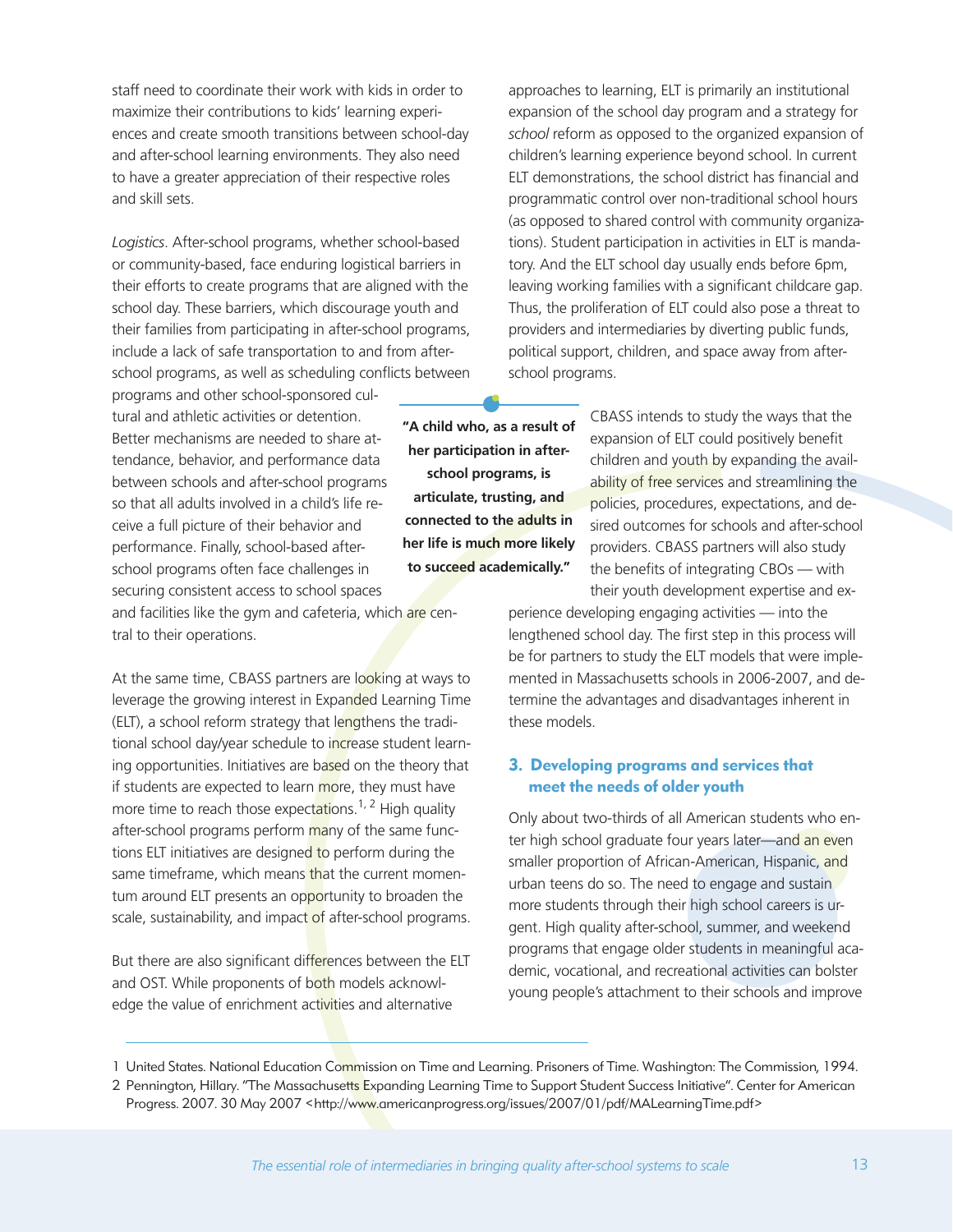their chances to graduate and become successful and productive citizens.

Serving teens effectively, however, is one of the greatest challenges for the after-school field. While younger students' after-school lives are often managed by parents, high school students typically choose their own activities, and they expect a return on their investment of time. They might be interested in exploring subjects not covered during the school day, socializing with other students, or creating something tangible, such as a video project or a work of art. Many adolescents want afterschool programming that can help them build job skills, earn money, and prepare for college.

High school students also have more idiosyncratic and varied interests than younger students. Many have work or family commitments that make it difficult to engage them in structured after-school programming. Experience has shown, however, that older students actively seek out after-school activities that are designed for them. The most attractive opportunities are those that help older students acquire skills and demonstrate mastery, allow them to contribute something of value to their communities, help them prepare for future employment, or some combination of these attributes.

Devising and promoting effective programs — and assembling the policies, funding, and delivery systems that make them possible — requires continued experimentation, data-gathering, and assessment of outcomes. Here, CBASS partners have been among the principal innovators in developing programming for older youth. In Chicago, the ASM apprenticeship program appeals to the diverse interests of older youth by connecting them with professionals working in various fields. Instructors meet with teens three times a week for ten weeks to complete a project — such as a play, soccer tournament, or mural — that positively contributes to their community. In 2007, more than 14,000 Chicago teens participated in ASM programs and many enrolled in and completed two or more programs over the course of the year.

In New York, TASC has also increased the number of after-school opportunities for high school students. Programs range from large, comprehensive programs

closely aligned with the school day, to smaller initiatives that target specific affinity groups within larger programs, to free-standing programs that offer job training, support, and leadership opportunities on weekends and over the summer. In the nation's capital, the D.C. Trust has developed an innovative job training program for high school youth, partnering with a pair of government agencies to place young people in positions with community-based organizations and to train them as summer lifeguards.

Despite the emergence of these promising strategies, there is still a lot to learn. The range of partnerships, the approach to recruitment and retention, and the measurement of outcomes all need to be different for older populations than for younger. But how different? Are there areas of continuity in which performance can be compared with that of programs for young people? How different does an out-of-school time system for older youth have to be in its organization, leadership, or funding? With the support of the Mott Foundation, these are a handful of the questions the CBASS partners will be exploring at two upcoming national meetings. In these forums, local and state policymakers, public and private funders, and community leaders will discuss strategies for aligning after-school programs with efforts to improve high school graduation rates among urban youth.

## **4. Designing Programs That Address Racial, Economic, and Gender Inequities**

After-school programs often suffer from the same structural inequalities that plague public education, but without the public visibility and outrage that failing schools evoke. In order to bring quality OST systems to scale, programs need to attract, support, and benefit children and youth of different races, classes, genders, and ethnic backgrounds. Improving the field's understanding of and capacity to support diverse OST populations is important because research and data show that differences across race, class, gender, and ethnicity influence children's educational preparedness and success. High quality afterschool programs can enhance children's social, emotional, and educational preparedness, thus helping to level the playing field for disadvantaged groups.

Yet, in seeking to build strong after-school systems, intermediaries must walk a fine line between the impulse to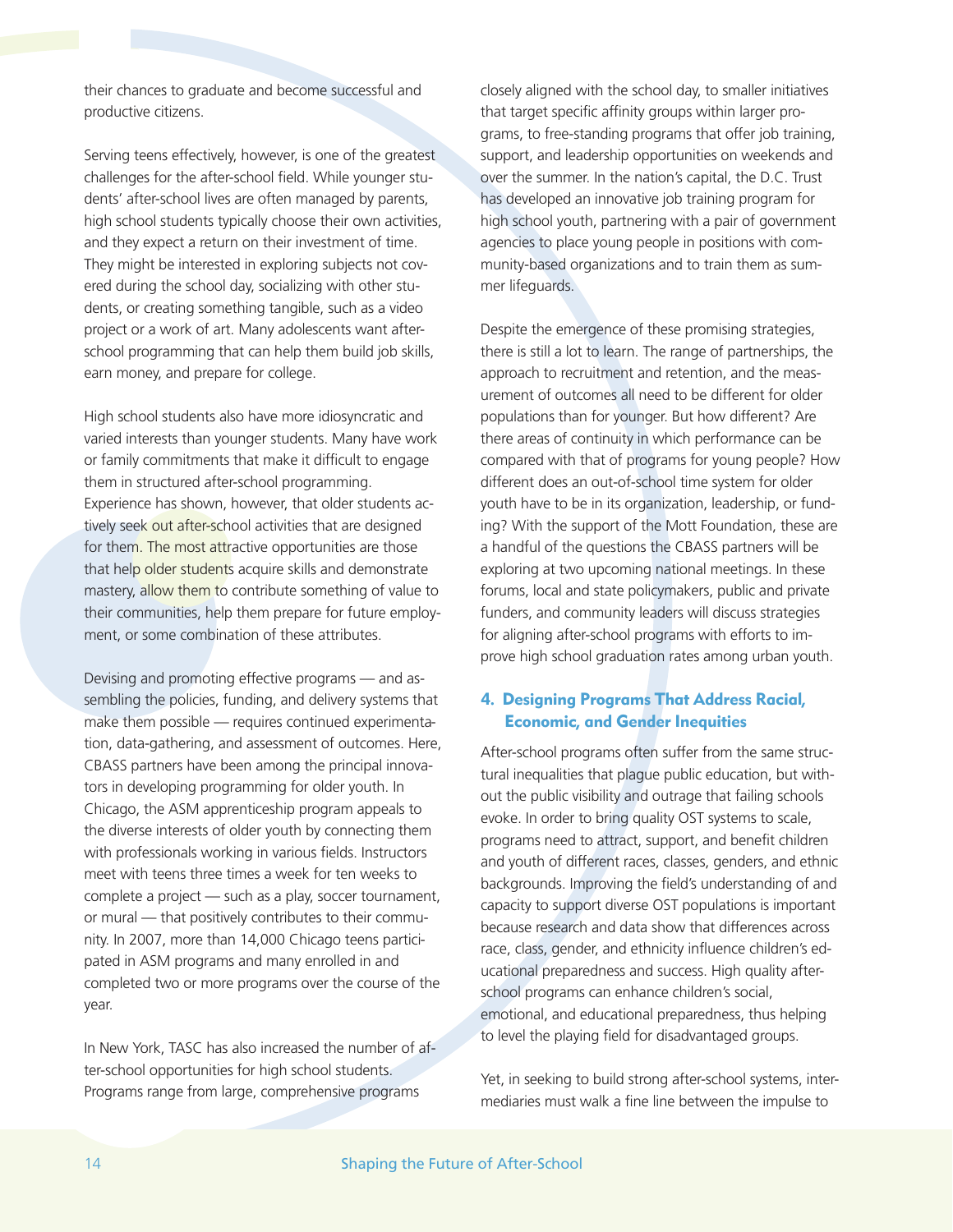serve those young people who are most at-risk and the political exigencies of universal service. Focus too narrowly on youth with the greatest need, and they risk alienating middle-class parents, an essential political constituency. Focus too broadly, and they risk creating a system that ignores the structural inequalities and hidden injuries of race and class.

How then can out-of-school time systems provide services that are both universal and responsive? At the broadest level, the answer is found by reframing the issue as a question of providing quality services. If providers are serious about creating quality after-school systems, those programs must *by definition* be responsive to the needs and interests of young people from different backgrounds. In order to effectively support diverse groups, after-school programs need to tailor outreach, participation, funding, and staffing strategies to the needs and preferences of people in diverse communities. CBASS partners realize that they have an important role to play in designing systems and strategies to ensure that programs have the resources and capacity to respond to the differing needs of diverse groups most effectively.

Building responsive out-of-school time programs for young people — ensuring that they meet the desires of parents while still motivating young people to participate — will require systems to grapple with a number of underlying policy questions: What does the data show about the needs and preferences of out-of-school time systems' core customers—low-income, minority youth? What strategies hold the greatest promise for increasing the diversity of out-of-school time leaders? What programs, policies, and practices are most responsive to the needs, preferences, and usage patterns of diverse outof-school time participants? What are the financial implications of these programs for the overall allocation of resources?

Over the next few years, CBASS partners will take the lead in answering these questions. CBASS partners have begun compiling preliminary demographic and market research data and are working to identify how differences across race, class, gender, and ethnicity influence

after-school participation. The partners may also expand this research to include youth with special needs. Based on these data, CBASS will begin laying the groundwork for the kind of engaging, culturally relevant enrichment opportunities that will lead to stronger academic performance and better preparedness for the workforce and life. The collaborative will develop staffing models and training modules to help recruit and retain diverse program staff — and to give them the tools they need to serve the youth in their charge.

# **5. Building an OST Workforce Capable of Delivering Quality Services**

Although out-of-school time is one of the fastest-grow-

**"If providers are serious about creating quality after-school systems, those programs must by definition be responsive to the needs and interests of young people from different backgrounds."**

ing educational sectors, few cities have the comprehensive systems needed to recruit, train, and support a qualified and diverse workforce. The out-of-school time workforce is remarkably complex. In Baltimore, for example, it consists of mostly part-time workers who tend to cluster at either end of the age spectrum and who possess varied levels of education. All of this makes it difficult to develop a standard curriculum or training strategy. Meanwhile, publicly

funded programs spend the greatest proportion of their funding on staff salaries but receive limited public funding for staff development.

Developing a well-trained workforce for the out-ofschool time field is a huge challenge. Scale and quality both depend on having skilled after-school providers, including frontline workers, site managers, and executive leaders. Research demonstrates that the number one determinant of positive youth outcomes is the extent to which a young person has developed a strong relationship with a caring adult. If after-school systems are to meet the highest standards of quality and scale, they must create a sufficient supply of qualified adults at all levels: volunteers, frontline staff, site coordinators, and organizational leaders. Creating this pipeline, in turn, demands that out-of-school time systems have strong, capable networks for recruiting and training youth development professionals and gifted volunteers.

The strongest after-school systems have created sophisticated mechanisms for recruiting and training new staff.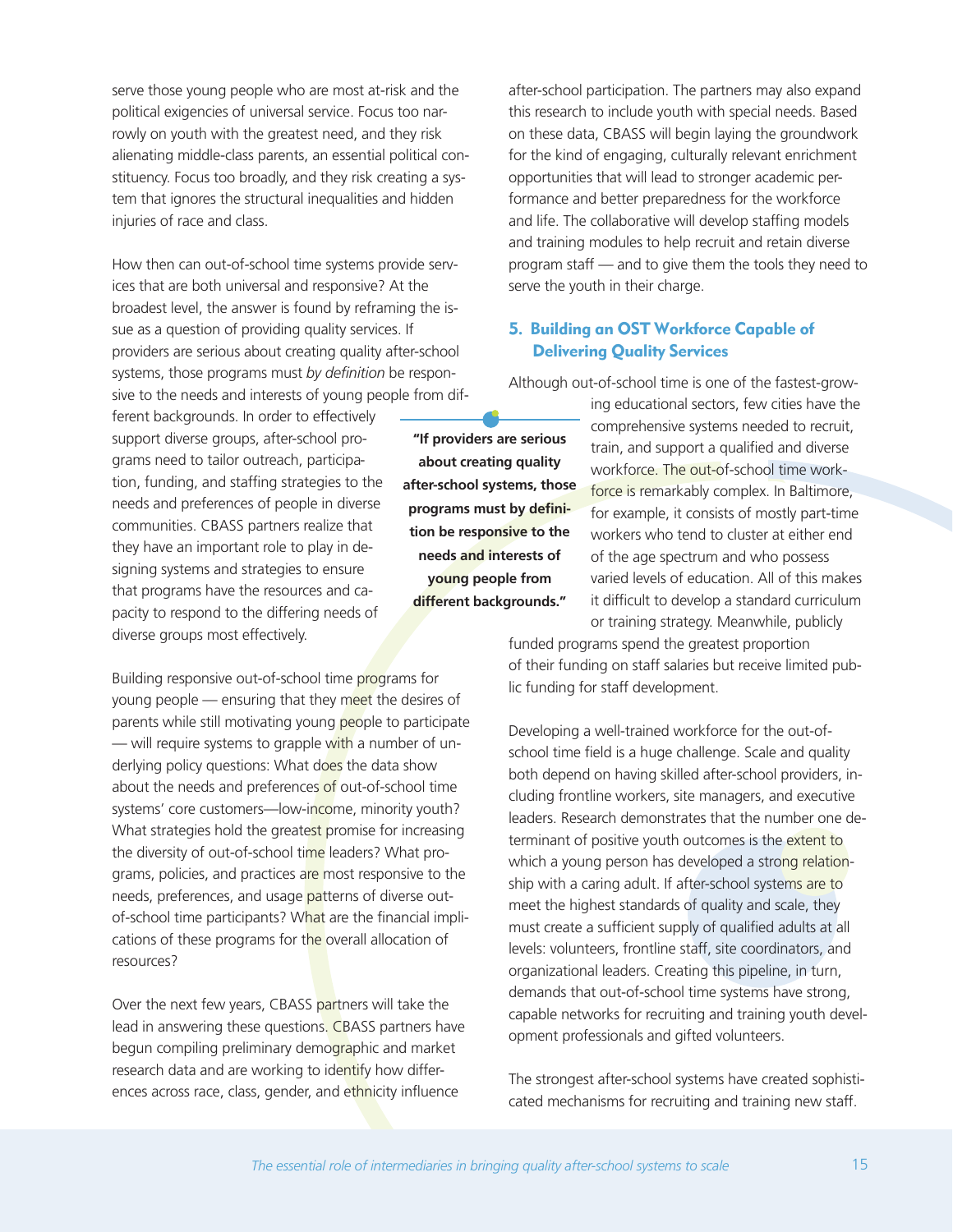Building on their existing systems, CBASS partners will concentrate on the initiatives they are best equipped to handle. These initiatives include developing training modules for OST staff, from volunteers to executives; working with OST organizations to increase diversity among their leadership; and creating strategies for retaining graduates of OST programs in the OST workforce.

CBASS partners will create clear cost models for each of these initiatives and will make the public policy case for expanded public investments in partner cities and elsewhere. CBASS's first step will be to organize a convening aimed at developing coherent strategies for after-school workforce development. Next, the partners will pilot test strategies in CBASS partner cities.

# V. Conclusion: Funding After-School at Scale

E ven if the CBASS intermediaries succeed in meeting all of these policy goals, the challenge of turning these quality ideas into scalable systems will demand a resolution to the question of sustainable funding. The experience of CBASS intermediaries underscores a fundamental fact: that scalable interventions require both diverse revenue streams *and* robust public financing. Yet the success of different intermediaries also illustrates that there is no simple formula for matching sustainability and scale. For most after-school systems, finding the right blend of public and private financing is a formidable challenge.

To some extent, all the policy initiatives described here are component parts of an overarching strategy to improve and sustain public funding in this field. To make a strong claim on the level of public funds needed for a healthy after-school system, intermediaries and their partners will need to present clear evidence of the outcomes of quality after-school programs, their ability to meet the needs of youth from every background and age group, the programs' contributions to both academic achievement and social development, and the continuous improvement in both the skill and diversity of their workforce. The CBASS partnership has come together in part because its members have in place, or are developing, compelling evidence on all these fronts, and have collectively accepted the challenge of building such a case. By pooling expertise and experience from each member city, they will ensure that their strategies will better reflect the diverse landscape of after-school and that their solutions will be widely implemented.

But assembling and improving evidence of effectiveness is only part of the challenge. Just as important will be widening the base of informed constituents, partners, policymakers, and funders to amplify the out-ofschool time message. Adequate, sustainable funding of out-of-school time systems will be achieved not only when the cost-effectiveness of their services is demonstrated, but when the full constituency for these services makes its voice heard in local, state, and federal policy forums where priorities are set and dollars are allocated.

In that sense, the many technical challenges of building quality out-of-school time systems ultimately come together in a larger policy and fiscal challenge: to form a clear and convincing link between the value of services to young people in the out-of-school hours and the public support — both political and financial — necessary to deliver that value to every community, family, and young person who needs it. This is the challenge facing the field and this is the purpose for which CBASS has been formed. Even as partners seek to enhance the intrinsic value of the services they deliver, they are working together to strengthen and clarify the link between program outcomes and policy change in the public mind; and to change public policy so that out-of-school learning experiences are universally available.  $\bullet$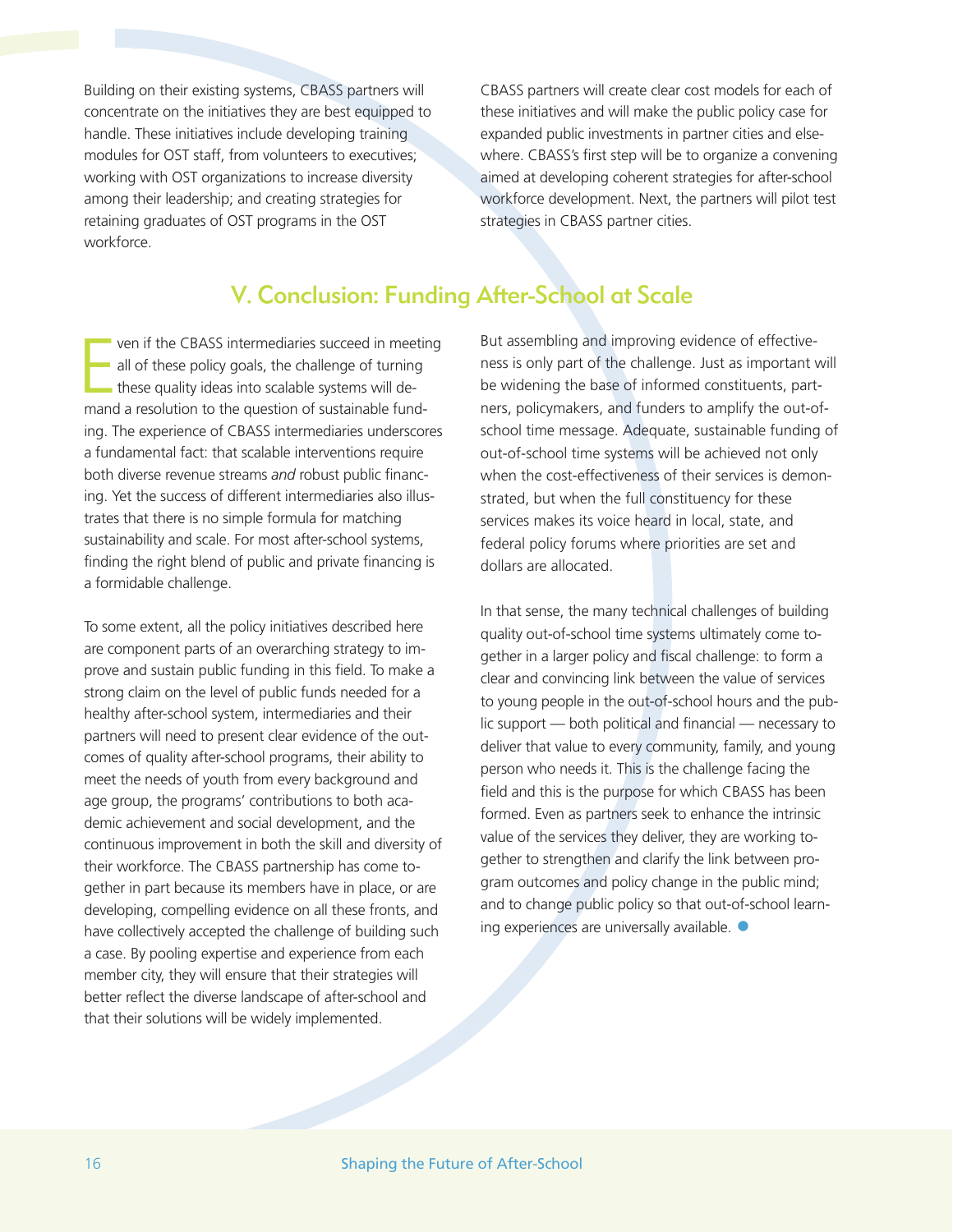#### **Acknowledgements**

The Collaborative for Building After-School Systems would like to thank The Atlantic Philanthropies for providing the CBASS founding grant, which financed the publication of this report.

The CBASS partners would like to acknowledge the staff of The After-School Corporation, After School Matters, The After School Strategy, Boston After School & Beyond, The DC Children and Youth Investment Trust Corporation, and Providence After School Alliance, Inc. who provided information for this publication; especially Jason Angell, Linda Lee Baird, Elizabeth Devaney, Mariel Gonzalez, Kendall Joyner, Raymond Legler and Ellen London.

CBASS gratefully acknowledges Neil Carlson and Tony Proscio, who contributed to the preparation of this report.